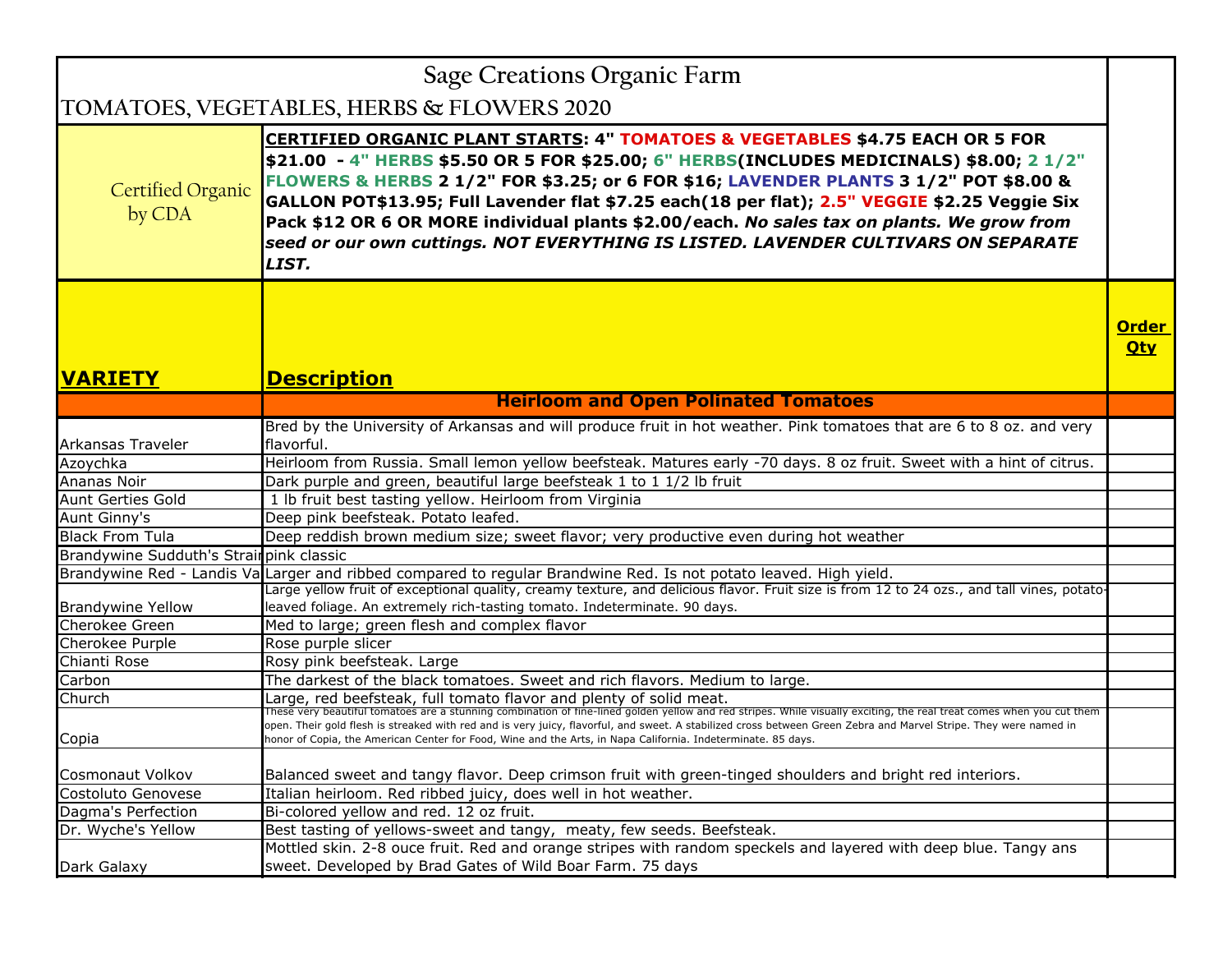| Sage Creations Organic Farm        |                                                                                                                                                                                                                                                                                                                                                                                                                                                                                                                                                                             |                        |
|------------------------------------|-----------------------------------------------------------------------------------------------------------------------------------------------------------------------------------------------------------------------------------------------------------------------------------------------------------------------------------------------------------------------------------------------------------------------------------------------------------------------------------------------------------------------------------------------------------------------------|------------------------|
|                                    | TOMATOES, VEGETABLES, HERBS & FLOWERS 2020                                                                                                                                                                                                                                                                                                                                                                                                                                                                                                                                  |                        |
| <b>Certified Organic</b><br>by CDA | <b>CERTIFIED ORGANIC PLANT STARTS: 4" TOMATOES &amp; VEGETABLES \$4.75 EACH OR 5 FOR</b><br>\$21.00 - 4" HERBS \$5.50 OR 5 FOR \$25.00; 6" HERBS(INCLUDES MEDICINALS) \$8.00; 2 1/2"<br>FLOWERS & HERBS 2 1/2" FOR \$3.25; or 6 FOR \$16; LAVENDER PLANTS 3 1/2" POT \$8.00 &<br>GALLON POT\$13.95; Full Lavender flat \$7.25 each(18 per flat); 2.5" VEGGIE \$2.25 Veggie Six<br>Pack \$12 OR 6 OR MORE individual plants \$2.00/each. No sales tax on plants. We grow from<br>seed or our own cuttings. NOT EVERYTHING IS LISTED. LAVENDER CULTIVARS ON SEPARATE<br>LIST. |                        |
| <b>IVARIETY</b>                    | <b>Description</b>                                                                                                                                                                                                                                                                                                                                                                                                                                                                                                                                                          | <b>Order</b><br>$Q$ ty |
|                                    | Also known as Juane Flamme. Beautiful organge salad tomatoes. Juicy and sweet with fruity overtones. Heirloom                                                                                                                                                                                                                                                                                                                                                                                                                                                               |                        |
| Flamme                             | from France. 2-3 oz.                                                                                                                                                                                                                                                                                                                                                                                                                                                                                                                                                        |                        |
|                                    | German Johnson Regular Le large pink red, old fashion, few seeds, 1 lb                                                                                                                                                                                                                                                                                                                                                                                                                                                                                                      |                        |
| Glacier                            |                                                                                                                                                                                                                                                                                                                                                                                                                                                                                                                                                                             |                        |
|                                    | Golden Queen, USDA strain Yellow with pink blush, superior flavor. Obtained from USDA seed bank dates back to 1882.                                                                                                                                                                                                                                                                                                                                                                                                                                                         |                        |
|                                    | Originally from late seed collector Ben Queensberry, this classic heirloom is 1 1/2 pound yellow and red striped fruit.                                                                                                                                                                                                                                                                                                                                                                                                                                                     |                        |
| <b>Gold Medal</b>                  | Winner of many modern taste tests - originally named Ruby Gold.                                                                                                                                                                                                                                                                                                                                                                                                                                                                                                             |                        |
| <b>Great White</b>                 | Large slicer. Ripens white. Subtle, low acid flavor.                                                                                                                                                                                                                                                                                                                                                                                                                                                                                                                        |                        |
| Green Zebra                        | small slicer green striped                                                                                                                                                                                                                                                                                                                                                                                                                                                                                                                                                  |                        |
| Green Berkely Tye Dye              | Vivid shades of red green and amber. Red and green stripes outside. While chartruese and red inside 8 to 12 oz.<br>Vigorous plant. Developed by Brad Gates of Wild Boar Farm. 70 days.                                                                                                                                                                                                                                                                                                                                                                                      |                        |
| Gregori's Altai                    | Siberian variety, pink red beefsteak, long season                                                                                                                                                                                                                                                                                                                                                                                                                                                                                                                           |                        |
| Hillbilly                          | Large bi color. Yellow and orange with red steaking. 1 to 2 lb. Heirloom from West Virginia.                                                                                                                                                                                                                                                                                                                                                                                                                                                                                |                        |
| Indigo Blue Beauty                 | Blue top with green bottom, ripens to purple.                                                                                                                                                                                                                                                                                                                                                                                                                                                                                                                               |                        |
| Japanese Trifele Black             | Russian heirloom. Pear shaped med size. Deep mahogany brown with green shoulders. Excellent flavor                                                                                                                                                                                                                                                                                                                                                                                                                                                                          |                        |
| Jersey Devil                       | Prolific variety with 4 to 6 inch long, tapered red fruits shaped like banana peppers. The tomatoes are very meaty and sweet with few seeds -- great<br>for sauces, salsas, or even eating fresh. Color is a gorgeous bright red and yield is impressive. Indeterminate. 80 days.                                                                                                                                                                                                                                                                                           |                        |
| Kalman's Hungarian Pink            | Pink, oval shaped, meaty and sweet, can be used as paste                                                                                                                                                                                                                                                                                                                                                                                                                                                                                                                    |                        |
| Kellogs Breakfast                  | Large orange slicer. Full flavor.                                                                                                                                                                                                                                                                                                                                                                                                                                                                                                                                           |                        |
| Kimberly                           | Compact, small fruit with a balnce of sugar and acid, sets fruit in cool temperatures                                                                                                                                                                                                                                                                                                                                                                                                                                                                                       |                        |
| Kosovo                             | Heirloom from Kosovo. Pink heart shaped; meaty and sweet. 10oz to 16 oz                                                                                                                                                                                                                                                                                                                                                                                                                                                                                                     |                        |
| Lucid Gem                          | Red/yellow interior sister of Blue Beauty. First they ripen yellow, than more of an orange when very ripe. Very attractive with the black anthocyanin<br>splashes really contrasting with the lighter colored skin.Goodproduction. Mid-mid/late. Flavor is very good, much like a good bi-color. Sweet with fruity<br>tones. Very meaty, very few Seeds. Heat tolerance. Very good ability to stay ripe on the vine and stay edible. Bred by Brad Gates of Wild Boar Farm                                                                                                   |                        |
| <b>Marvel Stripe</b>               | Bicolored large beefsteak, yellow orange fruit streaked with ruby red and sweet, fruity taste. Large fruit 1 to 2 lbs.                                                                                                                                                                                                                                                                                                                                                                                                                                                      |                        |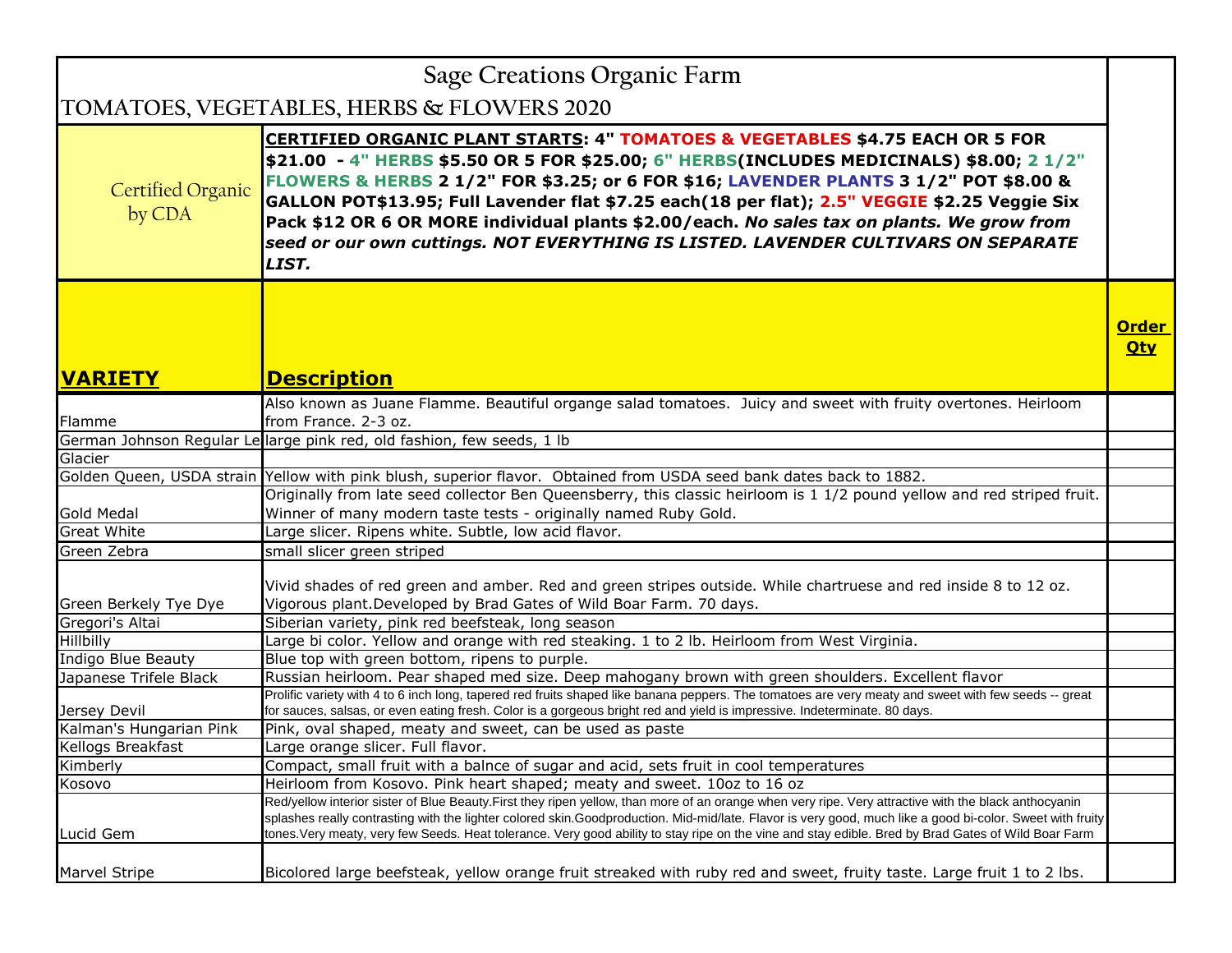| <b>Sage Creations Organic Farm</b> |                                                                                                                                                                                                                                                                                                                                                                                                                                                                                                                                                                             |                            |
|------------------------------------|-----------------------------------------------------------------------------------------------------------------------------------------------------------------------------------------------------------------------------------------------------------------------------------------------------------------------------------------------------------------------------------------------------------------------------------------------------------------------------------------------------------------------------------------------------------------------------|----------------------------|
|                                    | TOMATOES, VEGETABLES, HERBS & FLOWERS 2020                                                                                                                                                                                                                                                                                                                                                                                                                                                                                                                                  |                            |
| Certified Organic<br>by CDA        | <b>CERTIFIED ORGANIC PLANT STARTS: 4" TOMATOES &amp; VEGETABLES \$4.75 EACH OR 5 FOR</b><br>\$21.00 - 4" HERBS \$5.50 OR 5 FOR \$25.00; 6" HERBS(INCLUDES MEDICINALS) \$8.00; 2 1/2"<br>FLOWERS & HERBS 2 1/2" FOR \$3.25; or 6 FOR \$16; LAVENDER PLANTS 3 1/2" POT \$8.00 &<br>GALLON POT\$13.95; Full Lavender flat \$7.25 each(18 per flat); 2.5" VEGGIE \$2.25 Veggie Six<br>Pack \$12 OR 6 OR MORE individual plants \$2.00/each. No sales tax on plants. We grow from<br>seed or our own cuttings. NOT EVERYTHING IS LISTED. LAVENDER CULTIVARS ON SEPARATE<br>LIST. |                            |
| <b>VARIETY</b>                     | <b>Description</b>                                                                                                                                                                                                                                                                                                                                                                                                                                                                                                                                                          | <b>Order</b><br><b>Qty</b> |
| <b>Marizol Purple</b>              | Large, smooth, dark pink fruit with purple tint. Heirloom from Balck forest region of Germany                                                                                                                                                                                                                                                                                                                                                                                                                                                                               |                            |
| Oaxacan Jewel                      | Bicolor golden yelllow with ruby color streaking, medium size                                                                                                                                                                                                                                                                                                                                                                                                                                                                                                               |                            |
| Oplaka                             | Paste tomato heirloom from Poland. Very sweet, 5 in. long. Wispy foliage and very productive.                                                                                                                                                                                                                                                                                                                                                                                                                                                                               |                            |
| Paul Robenson                      | Medium size deep maroon fruit. Sweet yet tangy. Russian Heirloom.                                                                                                                                                                                                                                                                                                                                                                                                                                                                                                           |                            |
| Persimmon                          | Golden orange slicer, few seeds and meaty                                                                                                                                                                                                                                                                                                                                                                                                                                                                                                                                   |                            |
| Pineapple                          | Bicolored red and yellow fruit grows very large, up to 2 lbs. Streaked with red inside and out. Rich, fruity and<br>sweet.                                                                                                                                                                                                                                                                                                                                                                                                                                                  |                            |
| Pink Berkeley Tie Dye              | Port wine colored beefsteak has green stripes and deep red brick-red interior flesh. 8 to 12 ozs. Compact plants,<br>early to bear and adaptsto almost all climates. Bred by Brad Gates of Wild Boar Farm                                                                                                                                                                                                                                                                                                                                                                   |                            |
| <b>Red Rose</b>                    | Cross between brandywine and Rutgers. Dark pink fruit. Taste and texture is more like a brandywine.                                                                                                                                                                                                                                                                                                                                                                                                                                                                         |                            |
| Russian 117                        | Large, red-heart-shaped fruit. Solid meat, few seeds.                                                                                                                                                                                                                                                                                                                                                                                                                                                                                                                       |                            |
| Santa Clara Canner                 | Originated in Italy, then produced in CA canning industry; great for canning or eating fresh                                                                                                                                                                                                                                                                                                                                                                                                                                                                                |                            |
| San Marzano                        | paste                                                                                                                                                                                                                                                                                                                                                                                                                                                                                                                                                                       |                            |
| Sioux                              | Great flavor large harvest even in hot weather. Medium size. Sweet yet tangy red.                                                                                                                                                                                                                                                                                                                                                                                                                                                                                           |                            |
| Speckled Roman                     | 5 "Roma with jagged golden stripes; enjoy fresh or for canning; developed by John Swenson, a member of Seed<br>Savers Exchange                                                                                                                                                                                                                                                                                                                                                                                                                                              |                            |
| Super Italian Paste                | Long paste tomatoe, deep orange red, very little juice and few seeds. Great paste and sauce.                                                                                                                                                                                                                                                                                                                                                                                                                                                                                |                            |
| <b>Tasmanian Chocolate</b>         | Delicious slicer for small spaces. A small plant with abundant flavor, Tasmanian Chocolate retains the superior qualities of its<br>heirloom parentage. Unlike traditional heirlooms, it is well-suited for patios and containers (owing to its tidy plant habit and short<br>stature) and only needs a standard tomato cage for support.                                                                                                                                                                                                                                   |                            |
| Virginia Sweets                    | Golden yellow beefsteak, ruby blush                                                                                                                                                                                                                                                                                                                                                                                                                                                                                                                                         |                            |
| Yellow Brandywine                  | Deep golden slicer, creamy texture. 12 to 24 oz. fruit. Potato leaved.                                                                                                                                                                                                                                                                                                                                                                                                                                                                                                      |                            |
| Super Italian Paste                | Long paste tomato, deep orange red, very little juice and few seeds. Great paste and sauce.                                                                                                                                                                                                                                                                                                                                                                                                                                                                                 |                            |
| Valencia                           | Heirloom from Maine. 8 to 10 oz fruit Orange with very few seeds. Ripens early. Great choice for shorter season 72<br>days.                                                                                                                                                                                                                                                                                                                                                                                                                                                 |                            |
| Virginia Sweets                    | Golden yellow beefsteak, ruby blush, enormous and one of the best tasting tomatoes.                                                                                                                                                                                                                                                                                                                                                                                                                                                                                         |                            |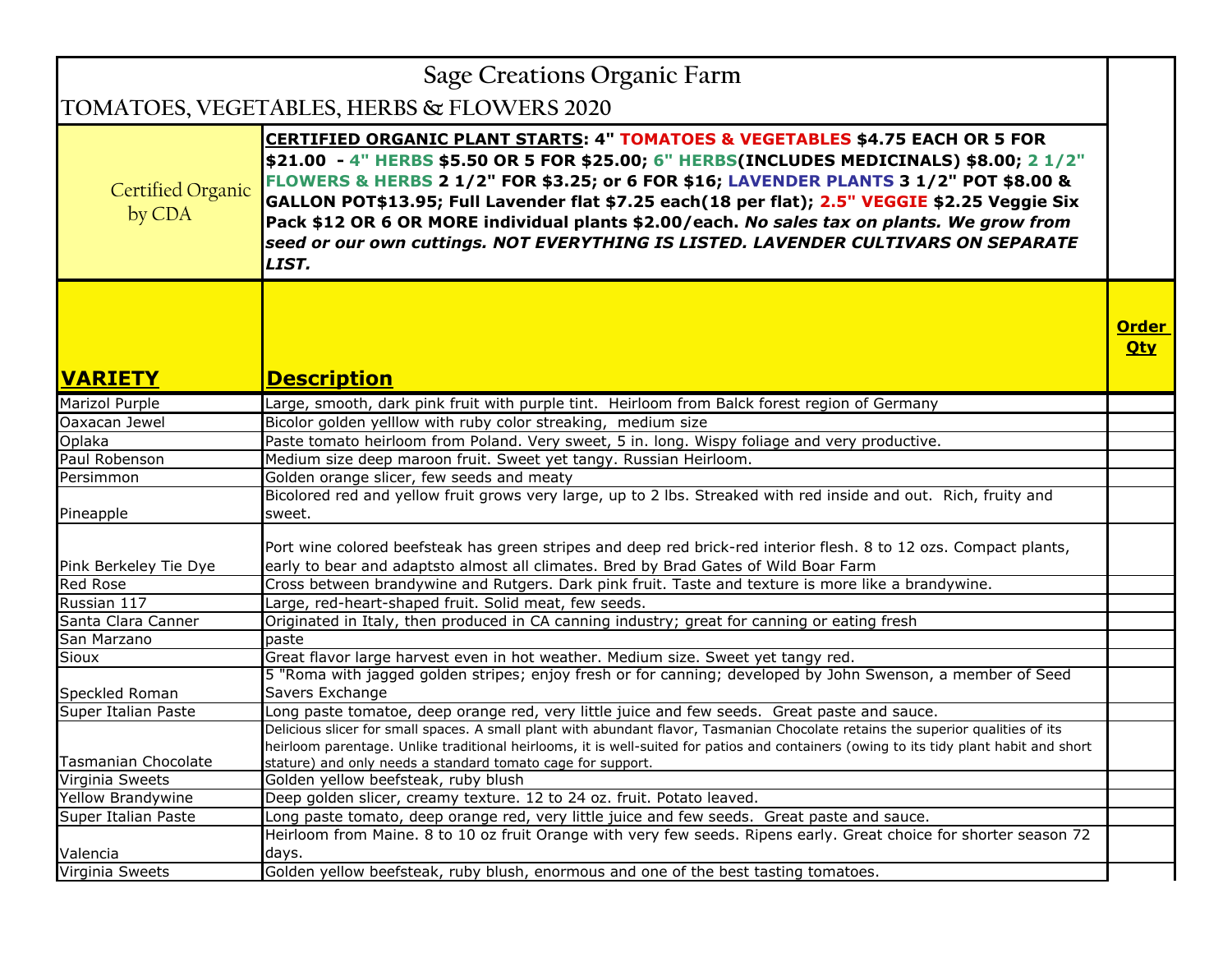| Sage Creations Organic Farm              |                                                                                                                                                                                                                                                                                                                                                                                                                                                                                                                                                                             |                            |
|------------------------------------------|-----------------------------------------------------------------------------------------------------------------------------------------------------------------------------------------------------------------------------------------------------------------------------------------------------------------------------------------------------------------------------------------------------------------------------------------------------------------------------------------------------------------------------------------------------------------------------|----------------------------|
|                                          | TOMATOES, VEGETABLES, HERBS & FLOWERS 2020                                                                                                                                                                                                                                                                                                                                                                                                                                                                                                                                  |                            |
| <b>Certified Organic</b><br>by CDA       | <b>CERTIFIED ORGANIC PLANT STARTS: 4" TOMATOES &amp; VEGETABLES \$4.75 EACH OR 5 FOR</b><br>\$21.00 - 4" HERBS \$5.50 OR 5 FOR \$25.00; 6" HERBS(INCLUDES MEDICINALS) \$8.00; 2 1/2"<br>FLOWERS & HERBS 2 1/2" FOR \$3.25; or 6 FOR \$16; LAVENDER PLANTS 3 1/2" POT \$8.00 &<br>GALLON POT\$13.95; Full Lavender flat \$7.25 each(18 per flat); 2.5" VEGGIE \$2.25 Veggie Six<br>Pack \$12 OR 6 OR MORE individual plants \$2.00/each. No sales tax on plants. We grow from<br>seed or our own cuttings. NOT EVERYTHING IS LISTED. LAVENDER CULTIVARS ON SEPARATE<br>LIST. |                            |
| <b>VARIETY</b>                           | <b>Description</b>                                                                                                                                                                                                                                                                                                                                                                                                                                                                                                                                                          | <b>Order</b><br><u>Otv</u> |
|                                          |                                                                                                                                                                                                                                                                                                                                                                                                                                                                                                                                                                             |                            |
| Wagner's Blue Green Tomato               | Creamy white color inside and outside. Mild and sweet because of high sugar content. 8 ouce fruit and few seeds.                                                                                                                                                                                                                                                                                                                                                                                                                                                            |                            |
| <b>White Beauty</b>                      |                                                                                                                                                                                                                                                                                                                                                                                                                                                                                                                                                                             |                            |
|                                          | <b>CHERRY TOMATOES (includes OP and Hybrid; all indeterminate)</b>                                                                                                                                                                                                                                                                                                                                                                                                                                                                                                          |                            |
| Blush                                    | Elongated, yellow with orange blush                                                                                                                                                                                                                                                                                                                                                                                                                                                                                                                                         |                            |
|                                          | These elongated multi-colored large cherries grow in clusters. Lavender and purple striped when immature, turning to green, red /<br>brown with anthocycnin blue stripes when fully ripe. The interior is green with a blushed red when extra ripe. Delicately sweet. The                                                                                                                                                                                                                                                                                                   |                            |
| Brad's Atomic Grape                      | fruit holds well on the vine and post harvest. The wispy foliage but produces a lot of fruit .Bred by Brad Gates of Wild Boar Farm                                                                                                                                                                                                                                                                                                                                                                                                                                          |                            |
|                                          | Vigorous plants produce high yields of uniform, vivid red fruits with ideal cherry size for snacking. Classic cherry tomato flavor -                                                                                                                                                                                                                                                                                                                                                                                                                                        |                            |
| Cherry Bomb                              | firm, sweet, and well-balanced. High resistance to late blight.                                                                                                                                                                                                                                                                                                                                                                                                                                                                                                             |                            |
| Cherry Cascade                           | Compact plant, great for containers and hanging baskets.                                                                                                                                                                                                                                                                                                                                                                                                                                                                                                                    |                            |
| Chocolate Pear                           |                                                                                                                                                                                                                                                                                                                                                                                                                                                                                                                                                                             |                            |
| Chocolate Sprinkles FNT                  | Striped dark-chocolate grape-shaped tomatoes.                                                                                                                                                                                                                                                                                                                                                                                                                                                                                                                               |                            |
| Dr. Carolyn                              | Ivory colored cherry tomato. Round, 1 inch. Asweet and acid, nicely balanced flavor                                                                                                                                                                                                                                                                                                                                                                                                                                                                                         |                            |
| Golden Sweet Hybrid<br>Golden Gem Hybrid | Perfect partner to Red Grape. Grows in long clusters. Frim and crisp, resist cracking.<br>Golden color and high sugar content. Large clusters u to 50 per cluster. Rich and fruity.                                                                                                                                                                                                                                                                                                                                                                                         |                            |
|                                          | Slightly oval cherry tomatoes have a deep-yellow color. The flavor is well-balanced and delicious, and a majority of                                                                                                                                                                                                                                                                                                                                                                                                                                                        |                            |
| Gold Nugget                              | the early fruits are seedless. Healthy, compact plants with a concentrated early set.                                                                                                                                                                                                                                                                                                                                                                                                                                                                                       |                            |
| Grape Tomato                             | Very sweet elongated red cherry. Crack resistant and heat tolerant                                                                                                                                                                                                                                                                                                                                                                                                                                                                                                          |                            |
| Green Grape                              | Yellow green when ripe                                                                                                                                                                                                                                                                                                                                                                                                                                                                                                                                                      |                            |
| Green Zebra Cherry                       | Green and yellow stripes                                                                                                                                                                                                                                                                                                                                                                                                                                                                                                                                                    |                            |
| Indigo Apple                             | Shows lots of purple due to high levels of anthocyanin(powerful antioxidant)                                                                                                                                                                                                                                                                                                                                                                                                                                                                                                |                            |
| Indigo Cherry Drops                      | Improved Inndigo Rose. Vigourous, large clusters, 1-2oz fruit                                                                                                                                                                                                                                                                                                                                                                                                                                                                                                               |                            |
| Indigo Cream Berries                     | White cherry tomatoessplashed with purple. Resistant to sunburn and cracking.                                                                                                                                                                                                                                                                                                                                                                                                                                                                                               |                            |
| Indigo Rose                              | Ripens green to red, let ripen to purple color, flesh is deep red, Prolific.                                                                                                                                                                                                                                                                                                                                                                                                                                                                                                |                            |
| Jolly Hybrid                             | Clusters of pink fruit. Oval shaped. 10 to 14 tomatoes per cluster.                                                                                                                                                                                                                                                                                                                                                                                                                                                                                                         |                            |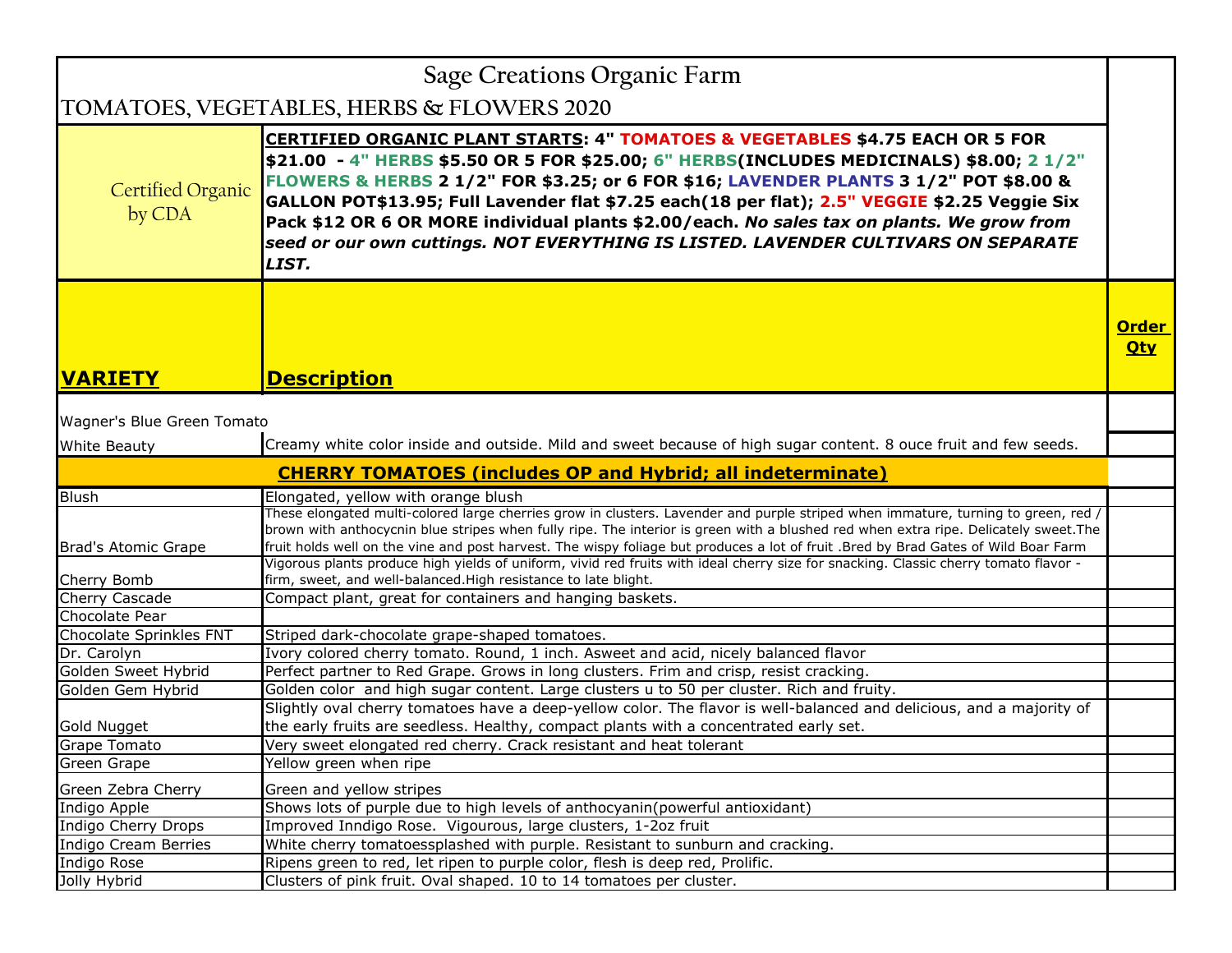| <b>Sage Creations Organic Farm</b> |                                                                                                                                                                                                                                                                                                                                                                                                                                                                                                                                                                             |                            |
|------------------------------------|-----------------------------------------------------------------------------------------------------------------------------------------------------------------------------------------------------------------------------------------------------------------------------------------------------------------------------------------------------------------------------------------------------------------------------------------------------------------------------------------------------------------------------------------------------------------------------|----------------------------|
|                                    | TOMATOES, VEGETABLES, HERBS & FLOWERS 2020                                                                                                                                                                                                                                                                                                                                                                                                                                                                                                                                  |                            |
| <b>Certified Organic</b><br>by CDA | <b>CERTIFIED ORGANIC PLANT STARTS: 4" TOMATOES &amp; VEGETABLES \$4.75 EACH OR 5 FOR</b><br>\$21.00 - 4" HERBS \$5.50 OR 5 FOR \$25.00; 6" HERBS(INCLUDES MEDICINALS) \$8.00; 2 1/2"<br>FLOWERS & HERBS 2 1/2" FOR \$3.25; or 6 FOR \$16; LAVENDER PLANTS 3 1/2" POT \$8.00 &<br>GALLON POT\$13.95; Full Lavender flat \$7.25 each(18 per flat); 2.5" VEGGIE \$2.25 Veggie Six<br>Pack \$12 OR 6 OR MORE individual plants \$2.00/each. No sales tax on plants. We grow from<br>seed or our own cuttings. NOT EVERYTHING IS LISTED. LAVENDER CULTIVARS ON SEPARATE<br>LIST. |                            |
| <b>VARIETY</b>                     | <b>Description</b>                                                                                                                                                                                                                                                                                                                                                                                                                                                                                                                                                          | <b>Order</b><br><b>Qty</b> |
| Juliet Hybrid                      | Long clusters, elogated small fruit. 1 oz. Full flavor of acid and sugar.                                                                                                                                                                                                                                                                                                                                                                                                                                                                                                   |                            |
| Koralik                            | Bright red fruit.6-8 fruit ripens at the same time on long trellis.                                                                                                                                                                                                                                                                                                                                                                                                                                                                                                         |                            |
| Matthew <sub>F1</sub>              | Golden orange. Flavorful fresh or dried.                                                                                                                                                                                                                                                                                                                                                                                                                                                                                                                                    |                            |
| Mr Stripey                         | Red with yellow-orange stripes. Rich tangy flavor                                                                                                                                                                                                                                                                                                                                                                                                                                                                                                                           |                            |
| Pink Tiger                         | Elongated pink with yellow-orange. Flavor outstanding balance of sugar and acid.                                                                                                                                                                                                                                                                                                                                                                                                                                                                                            |                            |
| Pink Ping Pong                     | Cherry pink fruit                                                                                                                                                                                                                                                                                                                                                                                                                                                                                                                                                           |                            |
|                                    | Principe Borghesi Sun Dryin Sweet, great for sun drying or deydrating.                                                                                                                                                                                                                                                                                                                                                                                                                                                                                                      |                            |
| Purple Bumble Bee                  | Purple with green stripes                                                                                                                                                                                                                                                                                                                                                                                                                                                                                                                                                   |                            |
| Red pear                           | Flavorful and sweet                                                                                                                                                                                                                                                                                                                                                                                                                                                                                                                                                         |                            |
| Riesentraube                       | Oval red fruit with pointed ends. German heirloom, variety means "giant bunch of grapes".                                                                                                                                                                                                                                                                                                                                                                                                                                                                                   |                            |
| Solid Gold F Hybrid                | Golden yellow grape tomatoes. Crack resistant. Long and productive growing season                                                                                                                                                                                                                                                                                                                                                                                                                                                                                           |                            |
| Snow White                         | Ivory colored cherry tomato                                                                                                                                                                                                                                                                                                                                                                                                                                                                                                                                                 |                            |
|                                    | Lime green cherry that boasts the same Brix as the Sungold. Candy sweet. Hard to find Japanese hybrid is                                                                                                                                                                                                                                                                                                                                                                                                                                                                    |                            |
| Sungreen Cherry                    | harvested when fruit turns greenish-yellow.                                                                                                                                                                                                                                                                                                                                                                                                                                                                                                                                 |                            |
| Sun Gold                           | Very sweet, bright orange                                                                                                                                                                                                                                                                                                                                                                                                                                                                                                                                                   |                            |
| Sun Green                          |                                                                                                                                                                                                                                                                                                                                                                                                                                                                                                                                                                             |                            |
| Sun Sugar FT Hybrid                | golden cherry                                                                                                                                                                                                                                                                                                                                                                                                                                                                                                                                                               |                            |
| Sunrise Bumble Bee                 | Yellow with red and pink interior. Sweet and tangy                                                                                                                                                                                                                                                                                                                                                                                                                                                                                                                          |                            |
|                                    | An improved version of Sweet 100, this variety offers the same wonderful flavor and yields, but much better disease resistance                                                                                                                                                                                                                                                                                                                                                                                                                                              |                            |
| Sweet Million FNT Hybrid           | and tolerance to cracking. Incredibly long clusters of 1 inch dark red fruit grow on tall, vigorous plants. Indeterminate. 65 days.                                                                                                                                                                                                                                                                                                                                                                                                                                         |                            |
| Yellow Pear                        | Yellow pear shaped cherry; very productive                                                                                                                                                                                                                                                                                                                                                                                                                                                                                                                                  |                            |
|                                    | <b>HYBRID TOMATOES</b>                                                                                                                                                                                                                                                                                                                                                                                                                                                                                                                                                      |                            |
| FIRST PRIZE VFFNT                  | Mid season, vigourous plant, medium size red                                                                                                                                                                                                                                                                                                                                                                                                                                                                                                                                |                            |
|                                    | Picture perfect fruit are brilliant red with a juicy, smooth interior that is tropical tasting with low acid and high                                                                                                                                                                                                                                                                                                                                                                                                                                                       |                            |
| Mountain Magic F1                  | sugars. Interderminate.                                                                                                                                                                                                                                                                                                                                                                                                                                                                                                                                                     |                            |
| Pozzano VFFT                       | Classic San Marzano shape, minimal juice, abundant clusters. Taste like an old fashion Italian roma.                                                                                                                                                                                                                                                                                                                                                                                                                                                                        |                            |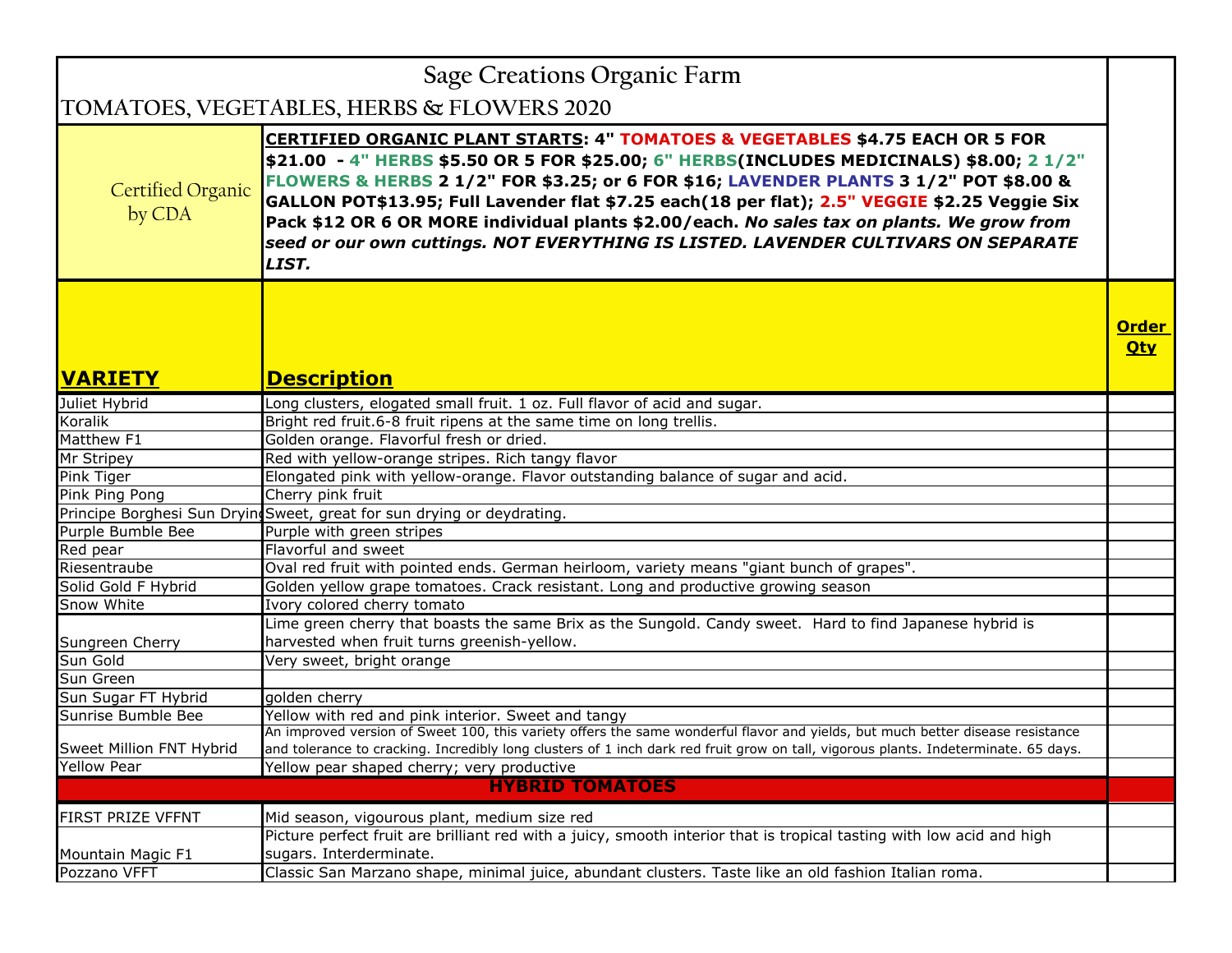| Sage Creations Organic Farm        |                                                                                                                                                                                                                                                                                                                                                                                                                                                                                                                                                                             |                            |
|------------------------------------|-----------------------------------------------------------------------------------------------------------------------------------------------------------------------------------------------------------------------------------------------------------------------------------------------------------------------------------------------------------------------------------------------------------------------------------------------------------------------------------------------------------------------------------------------------------------------------|----------------------------|
|                                    | TOMATOES, VEGETABLES, HERBS & FLOWERS 2020                                                                                                                                                                                                                                                                                                                                                                                                                                                                                                                                  |                            |
| <b>Certified Organic</b><br>by CDA | <b>CERTIFIED ORGANIC PLANT STARTS: 4" TOMATOES &amp; VEGETABLES \$4.75 EACH OR 5 FOR</b><br>\$21.00 - 4" HERBS \$5.50 OR 5 FOR \$25.00; 6" HERBS(INCLUDES MEDICINALS) \$8.00; 2 1/2"<br>FLOWERS & HERBS 2 1/2" FOR \$3.25; or 6 FOR \$16; LAVENDER PLANTS 3 1/2" POT \$8.00 &<br>GALLON POT\$13.95; Full Lavender flat \$7.25 each(18 per flat); 2.5" VEGGIE \$2.25 Veggie Six<br>Pack \$12 OR 6 OR MORE individual plants \$2.00/each. No sales tax on plants. We grow from<br>seed or our own cuttings. NOT EVERYTHING IS LISTED. LAVENDER CULTIVARS ON SEPARATE<br>LIST. |                            |
| <b>VARIETY</b>                     | <b>Description</b>                                                                                                                                                                                                                                                                                                                                                                                                                                                                                                                                                          | <b>Order</b><br><b>Qty</b> |
| New Big Dwarf                      | Compact plants, produce only 2 ft. Deep pink, fruit grows up to 1 lb. Good in garden and containers.                                                                                                                                                                                                                                                                                                                                                                                                                                                                        |                            |
| <b>Rutgers VFA</b>                 | Old fashion classic Crack free, brigh red 6 to 8 oz.                                                                                                                                                                                                                                                                                                                                                                                                                                                                                                                        |                            |
|                                    | Berkeley Tye-Dye VFA Hybri Large bright yellow-orange siplashed with red bh inside and out. A bi-color that is diease resistant. Sweet.                                                                                                                                                                                                                                                                                                                                                                                                                                     |                            |
| <b>Tiren Amish Paste</b>           |                                                                                                                                                                                                                                                                                                                                                                                                                                                                                                                                                                             |                            |
| Yaqui VFFNA                        | Vigorus, compact plum, extra large paste. Widely adaptable, will grow anywhere                                                                                                                                                                                                                                                                                                                                                                                                                                                                                              |                            |
| <b>VEGETABLES</b>                  |                                                                                                                                                                                                                                                                                                                                                                                                                                                                                                                                                                             |                            |
| <b>EGGPLANT</b>                    |                                                                                                                                                                                                                                                                                                                                                                                                                                                                                                                                                                             |                            |
| Amethyst Hybrid                    | Small tear drop eggplant. Mild and sweet. Deep purple. Great for small spaces.                                                                                                                                                                                                                                                                                                                                                                                                                                                                                              |                            |
| Antigua                            | Heirloom. White with violet streaks. Creamy and mild tasting. Long season.                                                                                                                                                                                                                                                                                                                                                                                                                                                                                                  |                            |
| <b>Black Beauty</b>                | This variety is nearly 100 years old, and still well loved as the classic big-fruited black eggplant. Glossy fruits<br>become quite large but are well shaped, and perfect for slicing into thick eggplant steaks for grilling or eggplant<br>Parmesan.                                                                                                                                                                                                                                                                                                                     |                            |
| Edirne Purple Striped              | A delectable edible ornamental, this pretty purple-striped eggplant is fit for a fairy-tale garden. It was collected in Edirne<br>(Adrianople), Turkey, in 1948, and stored by the USDA ever since. The gorgeous 6-8 inch fruit is richly striped in purple and off-<br>white. Vigorous plants are very productive.                                                                                                                                                                                                                                                         |                            |
| Fengyuan Purple                    | Asian purple, long fuit, great for grilling and stir fries                                                                                                                                                                                                                                                                                                                                                                                                                                                                                                                  |                            |
|                                    | Elongated lavender fruit with white strips. Non bitter best picked when 4 inches long. Dwarf plant ideal for                                                                                                                                                                                                                                                                                                                                                                                                                                                                |                            |
| Fairytale Hydrid                   | containers.                                                                                                                                                                                                                                                                                                                                                                                                                                                                                                                                                                 |                            |
| Machiaw Hybrid                     | Asian type eggplant, pale lavender long and slender. Thin skined and mild. No need to peel.                                                                                                                                                                                                                                                                                                                                                                                                                                                                                 |                            |
| Listada De Gandia                  | Italian heirloom. Considered one of the most beautiful of all eggplants. Rich purple striping. Mildwhite flesh.                                                                                                                                                                                                                                                                                                                                                                                                                                                             |                            |
| Lousiana Long Green                | A Southern heirloom variety that produces some of the mildest and sweetest eggplant. Tender white flesh and rich, nutty flavor<br>that is delicious. Fruits grow abundantly in warm weather and become 7 to 9 in. long and 3 in. wide. 80 days.                                                                                                                                                                                                                                                                                                                             |                            |
|                                    | Named after its town of origin in Taiwan. Slender violet-purple eggplant. Mild flavor and tender white flesh. 12                                                                                                                                                                                                                                                                                                                                                                                                                                                            |                            |
| Pingtung Long                      | inches long.                                                                                                                                                                                                                                                                                                                                                                                                                                                                                                                                                                |                            |
| Prospera                           | Round, deep violet fruit a tuscan heirloom                                                                                                                                                                                                                                                                                                                                                                                                                                                                                                                                  |                            |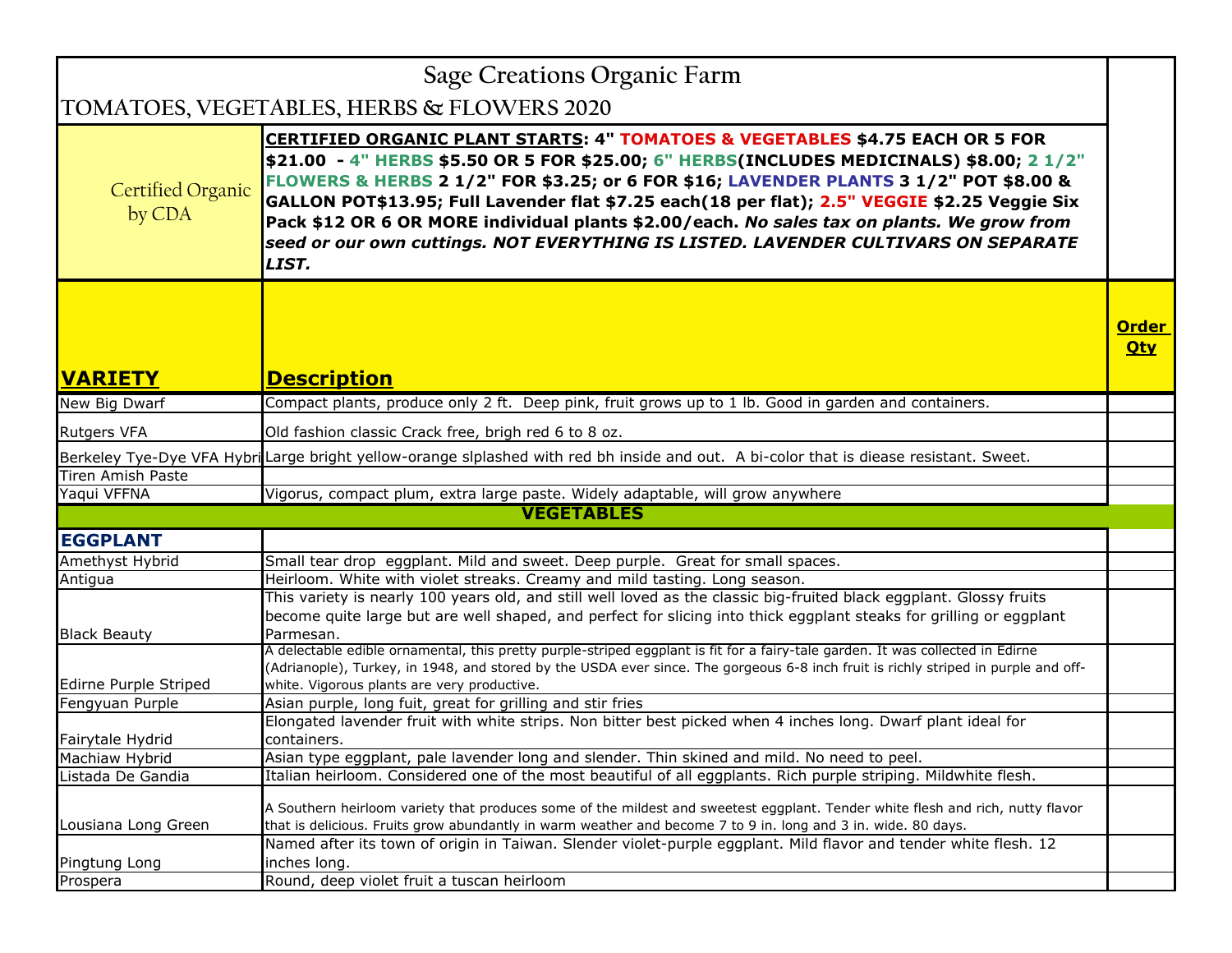|                                              | <b>Sage Creations Organic Farm</b>                                                                                                                                                                                                                                                                                                                                                                                                                                                                                                                                          |                            |
|----------------------------------------------|-----------------------------------------------------------------------------------------------------------------------------------------------------------------------------------------------------------------------------------------------------------------------------------------------------------------------------------------------------------------------------------------------------------------------------------------------------------------------------------------------------------------------------------------------------------------------------|----------------------------|
|                                              | TOMATOES, VEGETABLES, HERBS & FLOWERS 2020                                                                                                                                                                                                                                                                                                                                                                                                                                                                                                                                  |                            |
| <b>Certified Organic</b><br>by CDA           | <b>CERTIFIED ORGANIC PLANT STARTS: 4" TOMATOES &amp; VEGETABLES \$4.75 EACH OR 5 FOR</b><br>\$21.00 - 4" HERBS \$5.50 OR 5 FOR \$25.00; 6" HERBS(INCLUDES MEDICINALS) \$8.00; 2 1/2"<br>FLOWERS & HERBS 2 1/2" FOR \$3.25; or 6 FOR \$16; LAVENDER PLANTS 3 1/2" POT \$8.00 &<br>GALLON POT\$13.95; Full Lavender flat \$7.25 each(18 per flat); 2.5" VEGGIE \$2.25 Veggie Six<br>Pack \$12 OR 6 OR MORE individual plants \$2.00/each. No sales tax on plants. We grow from<br>seed or our own cuttings. NOT EVERYTHING IS LISTED. LAVENDER CULTIVARS ON SEPARATE<br>LIST. |                            |
|                                              |                                                                                                                                                                                                                                                                                                                                                                                                                                                                                                                                                                             | <b>Order</b><br><b>Qty</b> |
| <b>VARIETY</b>                               | <b>Description</b>                                                                                                                                                                                                                                                                                                                                                                                                                                                                                                                                                          |                            |
| Rosa Bianca                                  | Italian heirloom. cream and milf flavor; italian heirloom; tear drop shape, lavender streaks                                                                                                                                                                                                                                                                                                                                                                                                                                                                                |                            |
| Round Mauve                                  | Rosey lavender thin skin; mild and meaty with no bitterness                                                                                                                                                                                                                                                                                                                                                                                                                                                                                                                 |                            |
| Shikou Hybrid                                | Slender Asian eggplant. Dark ourple. High quality eggplant, med size productive plant.                                                                                                                                                                                                                                                                                                                                                                                                                                                                                      |                            |
|                                              | This highly gourmet variety hails from Mugla, Turkey. Slender, serpentine fruit has exceptionally tender and bitter-                                                                                                                                                                                                                                                                                                                                                                                                                                                        |                            |
| Snake of Mugla                               | free flesh. Plants produce an abundance of impressively long fruit.<br>Plants burst with bright orange orbs, making this variety suitable for ornamental gardening. The fruit starts out green<br>and eventually turns a gorgeous red-orange with intriguing, two-toned green striping. The sweet, yellow flesh is not                                                                                                                                                                                                                                                      |                            |
| Turkish Orange                               | bitter when harvested young.                                                                                                                                                                                                                                                                                                                                                                                                                                                                                                                                                |                            |
| White Star Hybrid                            | Classic tear drop white skin and pure white. Mild no trace of bitterness.                                                                                                                                                                                                                                                                                                                                                                                                                                                                                                   |                            |
| <b>PEPPERS</b>                               |                                                                                                                                                                                                                                                                                                                                                                                                                                                                                                                                                                             |                            |
|                                              | <b>CHILIS</b>                                                                                                                                                                                                                                                                                                                                                                                                                                                                                                                                                               |                            |
| Aji                                          | Tall plants produce very hot 3 to 4 inch orange-red peppers. Dry for powder and use in sauces and stews. 30,000 to<br>50,000 Scoville units.                                                                                                                                                                                                                                                                                                                                                                                                                                |                            |
| Alma Spicy Paprika                           | Great kitchen adition. Dry and grind for spicy paprika.                                                                                                                                                                                                                                                                                                                                                                                                                                                                                                                     |                            |
| Ancho Poblano                                |                                                                                                                                                                                                                                                                                                                                                                                                                                                                                                                                                                             |                            |
|                                              | High quality heart shaped peppers. Mid 1, 500-4,500 Scoville units. 6 inches long. Used fresh or dried Uniform shape                                                                                                                                                                                                                                                                                                                                                                                                                                                        |                            |
| Ancho San Luis                               | and size.                                                                                                                                                                                                                                                                                                                                                                                                                                                                                                                                                                   |                            |
| Anaheim TMR                                  | Mild large long pepper, excellent for canning, freezing and drying.<br>Also know as ghost pepper. Wolrlds hottest pepper know for excess Scoville unit readings of 1,000,000. Plants can                                                                                                                                                                                                                                                                                                                                                                                    |                            |
| Bhut Jolokia - Ghost pepper reach 4 ft tall. |                                                                                                                                                                                                                                                                                                                                                                                                                                                                                                                                                                             |                            |
| Biggie Chili Hybrid                          | Large anaheim chili. 8 to 10 inches long. Great for roasting. Mild.                                                                                                                                                                                                                                                                                                                                                                                                                                                                                                         |                            |
| Cajun Belle Hybrid                           | Mini belle peppers with a spicy flavor, tasty blend of heat and sweet. Turns from green to deep red.                                                                                                                                                                                                                                                                                                                                                                                                                                                                        |                            |
| Cayenne Purple                               |                                                                                                                                                                                                                                                                                                                                                                                                                                                                                                                                                                             |                            |
| Dragon's Toes                                |                                                                                                                                                                                                                                                                                                                                                                                                                                                                                                                                                                             |                            |
| Jalapeño Varieties                           |                                                                                                                                                                                                                                                                                                                                                                                                                                                                                                                                                                             |                            |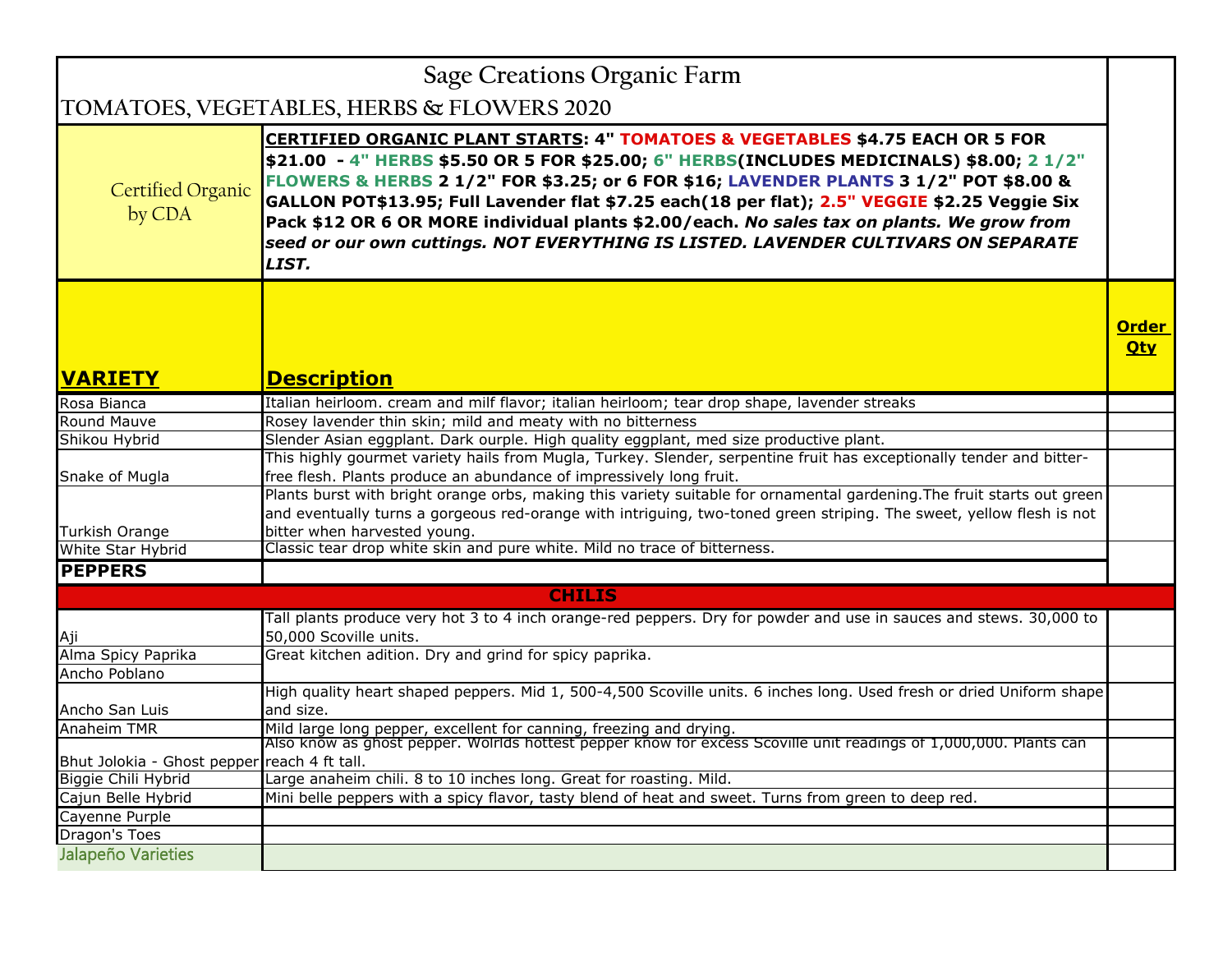| <b>Sage Creations Organic Farm</b> |                                                                                                                                                                                                                                                                                                                                                                                                                                                                                                                                                                             |                            |
|------------------------------------|-----------------------------------------------------------------------------------------------------------------------------------------------------------------------------------------------------------------------------------------------------------------------------------------------------------------------------------------------------------------------------------------------------------------------------------------------------------------------------------------------------------------------------------------------------------------------------|----------------------------|
|                                    | TOMATOES, VEGETABLES, HERBS & FLOWERS 2020                                                                                                                                                                                                                                                                                                                                                                                                                                                                                                                                  |                            |
| <b>Certified Organic</b><br>by CDA | <b>CERTIFIED ORGANIC PLANT STARTS: 4" TOMATOES &amp; VEGETABLES \$4.75 EACH OR 5 FOR</b><br>\$21.00 - 4" HERBS \$5.50 OR 5 FOR \$25.00; 6" HERBS(INCLUDES MEDICINALS) \$8.00; 2 1/2"<br>FLOWERS & HERBS 2 1/2" FOR \$3.25; or 6 FOR \$16; LAVENDER PLANTS 3 1/2" POT \$8.00 &<br>GALLON POT\$13.95; Full Lavender flat \$7.25 each(18 per flat); 2.5" VEGGIE \$2.25 Veggie Six<br>Pack \$12 OR 6 OR MORE individual plants \$2.00/each. No sales tax on plants. We grow from<br>seed or our own cuttings. NOT EVERYTHING IS LISTED. LAVENDER CULTIVARS ON SEPARATE<br>LIST. |                            |
| <b>VARIETY</b>                     | <b>Description</b>                                                                                                                                                                                                                                                                                                                                                                                                                                                                                                                                                          | <b>Order</b><br><b>Qty</b> |
|                                    | Extra large and tasty jalapenos grow on vigourous and compact plants. 4 inch long - great for stuffing, grilling and                                                                                                                                                                                                                                                                                                                                                                                                                                                        |                            |
|                                    | Emerald Fire Hyb. canning. 2,500 scoville units.                                                                                                                                                                                                                                                                                                                                                                                                                                                                                                                            |                            |
|                                    | Jalaro Fruit becomes golden yellow before turning orange then red. Virus resistant. Medium heat.                                                                                                                                                                                                                                                                                                                                                                                                                                                                            |                            |
|                                    | One of the hottest and most productive jalapeno varieties on the market, this one yields 4-inch long peppers over a<br>long season. These jalapenos are of top quality and turn out smooth and very dark green. Large, vigorous plants<br>Jalafuego Hybrid produce excellent yields and are resistant to Potato Y virus and 3 races of bacterial spot. 70 days.                                                                                                                                                                                                             |                            |
|                                    | A stunning burst of fruity flavor and vibrant color makes this a super exciting new hot pepper! Introduced by New Mexico State<br>University. A sunny lemon yellow variety, it was bred using natural backcrossing techniques, resulting in fruity taste. Super<br>ornamental and extremely prolific. This variety has major eye appeal and stands out in salsas and other fresh preparationsEdible<br>Lemon Spice Jalapeno landscaping is a breeze with Lemon Spice; the sturdy plants are covered in sunny color. Great for mixed-bed or container                        |                            |
|                                    | A colorful new "heirloom" introduced by New Mexico State University. This vibrant, tangerine-orange variety was bred using<br>natural back-crossing techniques, resulting in an extra rich tasting and super eye-catching fruit. Ornamental and extremely<br>Orange Spice Jalapeno prolific, these have a wonderful fruity-citrus taste and are only moderately spicy.                                                                                                                                                                                                      |                            |
|                                    | Enormous, giant jalapenos fruit are nearly 5 inches long. It is not the hottest jalapeno, and it falls between medium and mild,<br>Paquime depending on how much stress occurs during the growing period.                                                                                                                                                                                                                                                                                                                                                                   |                            |
|                                    | Purple Jalapeno Ripen to purple, lime green interior. Calssic Jalepeno flavor.                                                                                                                                                                                                                                                                                                                                                                                                                                                                                              |                            |
|                                    | Golden Greek Pepperoncini Strain from Greece, prized for pickling. Mildly hot.                                                                                                                                                                                                                                                                                                                                                                                                                                                                                              |                            |
| Guajillo                           |                                                                                                                                                                                                                                                                                                                                                                                                                                                                                                                                                                             |                            |
| Habanada                           | Heatless habanero, floral flavor. Abundant harvest 2 3 inches long.                                                                                                                                                                                                                                                                                                                                                                                                                                                                                                         |                            |
| Habanero                           | Hot - 40 times hotter than Jalapeño                                                                                                                                                                                                                                                                                                                                                                                                                                                                                                                                         |                            |
| Helios F1                          | Extra-early hybrid habanero. Fruits avg. 2 $3/4" \times 1$ $1/2"$ and are very hot. Much earlier, higher yielding, and with<br>bigger fruits than the standard OP habanero.                                                                                                                                                                                                                                                                                                                                                                                                 |                            |
| Hot Rod F1 Hot Serrano             | High yielding Serrano                                                                                                                                                                                                                                                                                                                                                                                                                                                                                                                                                       |                            |
| <b>Holy Mole</b>                   | Fruits avg. 2 3/4" x 1 1/2" and are very hot. Much earlier, higher yielding, and with bigger fruits than the standard OP habanero.                                                                                                                                                                                                                                                                                                                                                                                                                                          |                            |
| Large Red Thick Cayenne            | Great for sauce and drying. Long Cayenne 6 inches.                                                                                                                                                                                                                                                                                                                                                                                                                                                                                                                          |                            |
| Leuschaurer Paprika                | Medium hot paprika. Come from Matrafured Hungary. Heirloom.                                                                                                                                                                                                                                                                                                                                                                                                                                                                                                                 |                            |
| Lemon Drop                         | Popular seasoining pepper from Peru has a hot citrusy flavor. Can eat dried or fresh.                                                                                                                                                                                                                                                                                                                                                                                                                                                                                       |                            |
| Long Red Slim Cayenne              | Bountiful harvest. 5 inches. Flavor is red hot.                                                                                                                                                                                                                                                                                                                                                                                                                                                                                                                             |                            |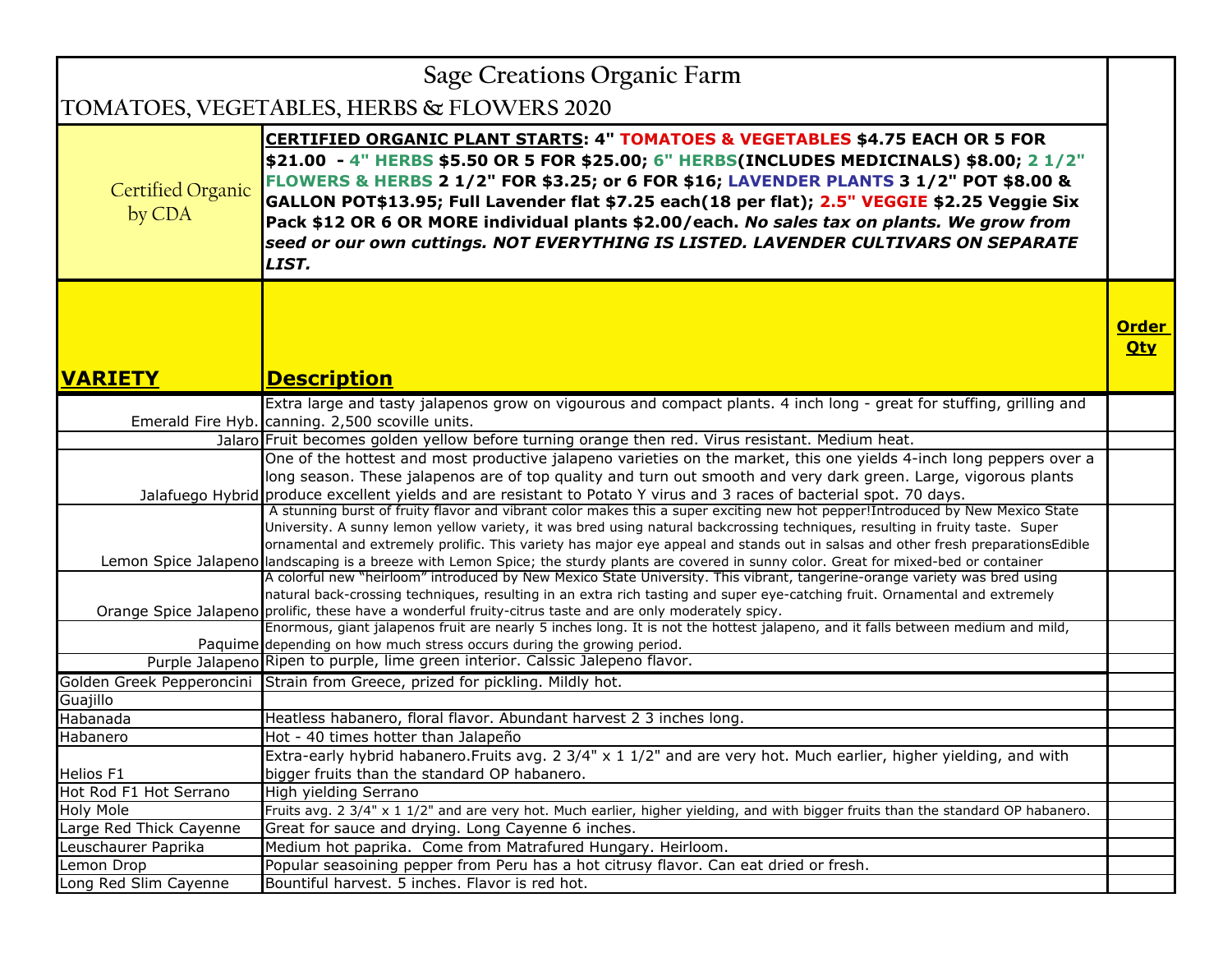| Sage Creations Organic Farm        |                                                                                                                                                                                                                                                                                                                                                                                                                                                                                                                                                                  |                            |
|------------------------------------|------------------------------------------------------------------------------------------------------------------------------------------------------------------------------------------------------------------------------------------------------------------------------------------------------------------------------------------------------------------------------------------------------------------------------------------------------------------------------------------------------------------------------------------------------------------|----------------------------|
|                                    | TOMATOES, VEGETABLES, HERBS & FLOWERS 2020                                                                                                                                                                                                                                                                                                                                                                                                                                                                                                                       |                            |
| <b>Certified Organic</b><br>by CDA | CERTIFIED ORGANIC PLANT STARTS: 4" TOMATOES & VEGETABLES \$4.75 EACH OR 5 FOR<br>\$21.00 - 4" HERBS \$5.50 OR 5 FOR \$25.00; 6" HERBS(INCLUDES MEDICINALS) \$8.00; 2 1/2"<br>FLOWERS & HERBS 2 1/2" FOR \$3.25; or 6 FOR \$16; LAVENDER PLANTS 3 1/2" POT \$8.00 &<br>GALLON POT\$13.95; Full Lavender flat \$7.25 each(18 per flat); 2.5" VEGGIE \$2.25 Veggie Six<br>Pack \$12 OR 6 OR MORE individual plants \$2.00/each. No sales tax on plants. We grow from<br>seed or our own cuttings. NOT EVERYTHING IS LISTED. LAVENDER CULTIVARS ON SEPARATE<br>LIST. |                            |
| <b>VARIETY</b>                     | <b>Description</b>                                                                                                                                                                                                                                                                                                                                                                                                                                                                                                                                               | <b>Order</b><br><b>Qty</b> |
|                                    | Medium hot chili, largest New Mexican variety. 12 inches long. Medium hot. Able to set fruit under hot and dry                                                                                                                                                                                                                                                                                                                                                                                                                                                   |                            |
| NuMex Big Jim                      | conditions.                                                                                                                                                                                                                                                                                                                                                                                                                                                                                                                                                      |                            |
| Pasilla Bajio                      |                                                                                                                                                                                                                                                                                                                                                                                                                                                                                                                                                                  |                            |
| Piquillo                           |                                                                                                                                                                                                                                                                                                                                                                                                                                                                                                                                                                  |                            |
| Red Flame F1                       |                                                                                                                                                                                                                                                                                                                                                                                                                                                                                                                                                                  |                            |
| Rocotillo/Red Mushroom             | Red small peppers, have patty pan shape fruity taste, with mild to medium heat. May harvest green or red.                                                                                                                                                                                                                                                                                                                                                                                                                                                        |                            |
| Sahuaro Hyb.                       | large green mild chili. 9 inch long, used fresh or roasted                                                                                                                                                                                                                                                                                                                                                                                                                                                                                                       |                            |
|                                    | Heavily wrinkled fruits are thin walled, mild (no heat) when green and slightly sweet when red. Popular in Japan where its thin<br>walls make it particularly suitable for tempura. Also very good in stir fries or sautés. Thinly sliced, the red fruits are excellent in                                                                                                                                                                                                                                                                                       |                            |
| Shishito                           | salads and coleslaw. Large, upright plants produce good yields over an extended harvest period.                                                                                                                                                                                                                                                                                                                                                                                                                                                                  |                            |
| Serrano - Purple                   |                                                                                                                                                                                                                                                                                                                                                                                                                                                                                                                                                                  |                            |
| Serrano Del Sol/Serrano            | Hot chile, suitable for salsa and sauces. Productive.                                                                                                                                                                                                                                                                                                                                                                                                                                                                                                            |                            |
| Sureno Hybrid                      | Serrano type chili. Firm large peppers are uniformly straight. A bit spicier than a Jalepeno.                                                                                                                                                                                                                                                                                                                                                                                                                                                                    |                            |
| Sugar Rush Peach                   |                                                                                                                                                                                                                                                                                                                                                                                                                                                                                                                                                                  |                            |
| Tabasco                            |                                                                                                                                                                                                                                                                                                                                                                                                                                                                                                                                                                  |                            |
|                                    | <b>Sweet</b>                                                                                                                                                                                                                                                                                                                                                                                                                                                                                                                                                     |                            |
|                                    | Little Beak" pepper from Brazil. The small, pointed fruits avg. 1 1/4" and have a unique, slightly tart flavor with a tiny bit of heat.                                                                                                                                                                                                                                                                                                                                                                                                                          |                            |
| <b>Biquinho Red</b>                | May be eaten raw or cooked, but is generally pickled in vinegar and served with meals. Fruits turn from very pale green to red.                                                                                                                                                                                                                                                                                                                                                                                                                                  |                            |
| California Wonder                  | Classic heirloom. Green bell turns red at maturity.                                                                                                                                                                                                                                                                                                                                                                                                                                                                                                              |                            |
|                                    | Italian bull's horn style. Good for short season gardeners. Can be picked green, they become very sweet when                                                                                                                                                                                                                                                                                                                                                                                                                                                     |                            |
| Carmen Hybrid                      | ripened to red.                                                                                                                                                                                                                                                                                                                                                                                                                                                                                                                                                  |                            |
| Chinese Giant                      | large red bell. Heirloom. Think walls.                                                                                                                                                                                                                                                                                                                                                                                                                                                                                                                           |                            |
| Corno di Toro                      | Bulls Horn colorful and sweet. 8 to 10 inches long. Pepper ripens to deep red.                                                                                                                                                                                                                                                                                                                                                                                                                                                                                   |                            |
| Cornito Giallo Hybrid              | Smaller yellow very sweet snacking pepper.                                                                                                                                                                                                                                                                                                                                                                                                                                                                                                                       |                            |
| Dulce Rojo Paprika                 | Long red peppers, Excellent dried or fresh. Dry and grind for sweet paprika.                                                                                                                                                                                                                                                                                                                                                                                                                                                                                     |                            |
| Escamillo F1                       |                                                                                                                                                                                                                                                                                                                                                                                                                                                                                                                                                                  |                            |
| Golden Cal Wonder                  | Very sweet, blocky shaped, ripe from green to yellow to deep orange.                                                                                                                                                                                                                                                                                                                                                                                                                                                                                             |                            |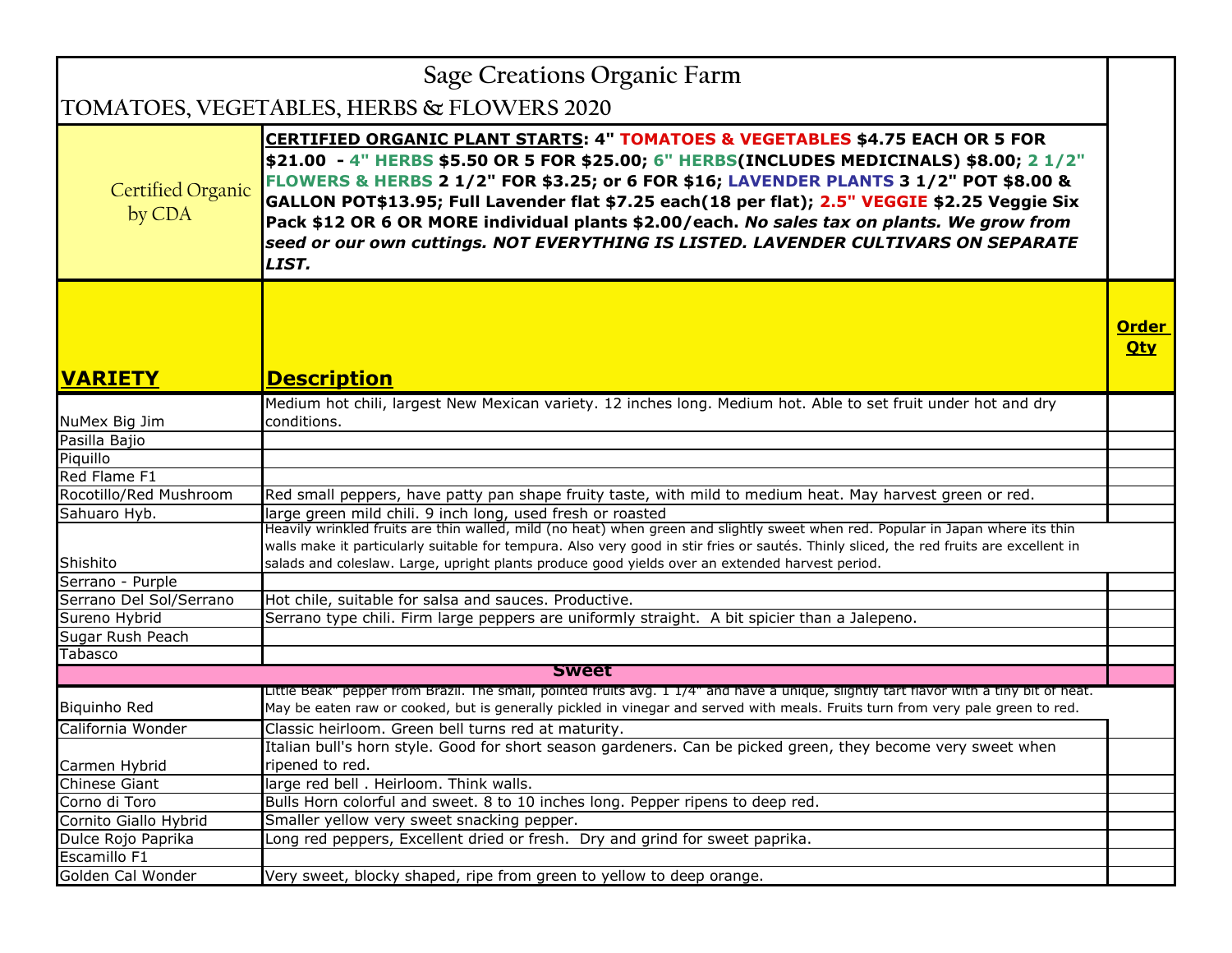|                                      | Sage Creations Organic Farm                                                                                                                                                                                                                                                                                                                                                                                                                                                                                                                                      |                            |
|--------------------------------------|------------------------------------------------------------------------------------------------------------------------------------------------------------------------------------------------------------------------------------------------------------------------------------------------------------------------------------------------------------------------------------------------------------------------------------------------------------------------------------------------------------------------------------------------------------------|----------------------------|
|                                      | TOMATOES, VEGETABLES, HERBS & FLOWERS 2020                                                                                                                                                                                                                                                                                                                                                                                                                                                                                                                       |                            |
| <b>Certified Organic</b><br>by CDA   | CERTIFIED ORGANIC PLANT STARTS: 4" TOMATOES & VEGETABLES \$4.75 EACH OR 5 FOR<br>\$21.00 - 4" HERBS \$5.50 OR 5 FOR \$25.00; 6" HERBS(INCLUDES MEDICINALS) \$8.00; 2 1/2"<br>FLOWERS & HERBS 2 1/2" FOR \$3.25; or 6 FOR \$16; LAVENDER PLANTS 3 1/2" POT \$8.00 &<br>GALLON POT\$13.95; Full Lavender flat \$7.25 each(18 per flat); 2.5" VEGGIE \$2.25 Veggie Six<br>Pack \$12 OR 6 OR MORE individual plants \$2.00/each. No sales tax on plants. We grow from<br>seed or our own cuttings. NOT EVERYTHING IS LISTED. LAVENDER CULTIVARS ON SEPARATE<br>LIST. |                            |
| <b>VARIETY</b>                       | <b>Description</b>                                                                                                                                                                                                                                                                                                                                                                                                                                                                                                                                               | <b>Order</b><br><b>Qty</b> |
|                                      |                                                                                                                                                                                                                                                                                                                                                                                                                                                                                                                                                                  |                            |
| <b>Italian Sweet</b>                 | Conical shape, thick walled, turns red quickly.                                                                                                                                                                                                                                                                                                                                                                                                                                                                                                                  |                            |
| Jimmy Nardello                       | Heirloom, red long sweet. Large yields.                                                                                                                                                                                                                                                                                                                                                                                                                                                                                                                          |                            |
| King of the North<br>Lunchbox Yellow | Large bell peppers. Blocky peppers that are deliciousat both green and red.                                                                                                                                                                                                                                                                                                                                                                                                                                                                                      |                            |
| Lunchbox Orange                      | Small sweet peppers, multi color and very sweet<br>Small sweet peppers, multi color and very sweet                                                                                                                                                                                                                                                                                                                                                                                                                                                               |                            |
| Lunchbox Red                         | Small sweet peppers, multi color and very sweet                                                                                                                                                                                                                                                                                                                                                                                                                                                                                                                  |                            |
|                                      | Popular in Japan where its thin walls make it particularly suitable for tempura. Also very good in stir fries or sautés. In Asia, fruits                                                                                                                                                                                                                                                                                                                                                                                                                         |                            |
| Mellow Star - Shishito               | are always cooked green but they also may be used red. Thinly sliced, the red fruits are excellent in salads and coleslaw.                                                                                                                                                                                                                                                                                                                                                                                                                                       |                            |
| Mini Belle Pepper Red                | Minature bell peppers.                                                                                                                                                                                                                                                                                                                                                                                                                                                                                                                                           |                            |
| Pimiento                             | Most delicious when ripened to scarlet red.                                                                                                                                                                                                                                                                                                                                                                                                                                                                                                                      |                            |
| Red Belgian                          | Early, High yielding, pale yellow to red; Very sweet. Heirloom from Belgium                                                                                                                                                                                                                                                                                                                                                                                                                                                                                      |                            |
| Sugar Rush Peach                     | Snacking pepper, supper sweet and tropical in flavor, seeds will add a smokey flavor. Bred by Chris Fowler of Wales.                                                                                                                                                                                                                                                                                                                                                                                                                                             |                            |
|                                      | misc. Vegetables/Fruit                                                                                                                                                                                                                                                                                                                                                                                                                                                                                                                                           |                            |
| Beets Mix - 6 pack                   |                                                                                                                                                                                                                                                                                                                                                                                                                                                                                                                                                                  |                            |
| Broccoli - Mix Six pack              |                                                                                                                                                                                                                                                                                                                                                                                                                                                                                                                                                                  |                            |
| Butternut Squash                     |                                                                                                                                                                                                                                                                                                                                                                                                                                                                                                                                                                  |                            |
| <b>Cucumbers</b>                     | avaialable, lemon, slicers, pickling                                                                                                                                                                                                                                                                                                                                                                                                                                                                                                                             |                            |
| Goldenberry(physalis peruviana)      |                                                                                                                                                                                                                                                                                                                                                                                                                                                                                                                                                                  |                            |
| Fennel                               |                                                                                                                                                                                                                                                                                                                                                                                                                                                                                                                                                                  |                            |
| Kale                                 |                                                                                                                                                                                                                                                                                                                                                                                                                                                                                                                                                                  |                            |
| Kohlrabi                             |                                                                                                                                                                                                                                                                                                                                                                                                                                                                                                                                                                  |                            |
| Lettuce                              |                                                                                                                                                                                                                                                                                                                                                                                                                                                                                                                                                                  |                            |
| Leeks                                |                                                                                                                                                                                                                                                                                                                                                                                                                                                                                                                                                                  |                            |
| Melon-Sivan                          |                                                                                                                                                                                                                                                                                                                                                                                                                                                                                                                                                                  |                            |
| Melon-Tuscany Canteloupe             |                                                                                                                                                                                                                                                                                                                                                                                                                                                                                                                                                                  |                            |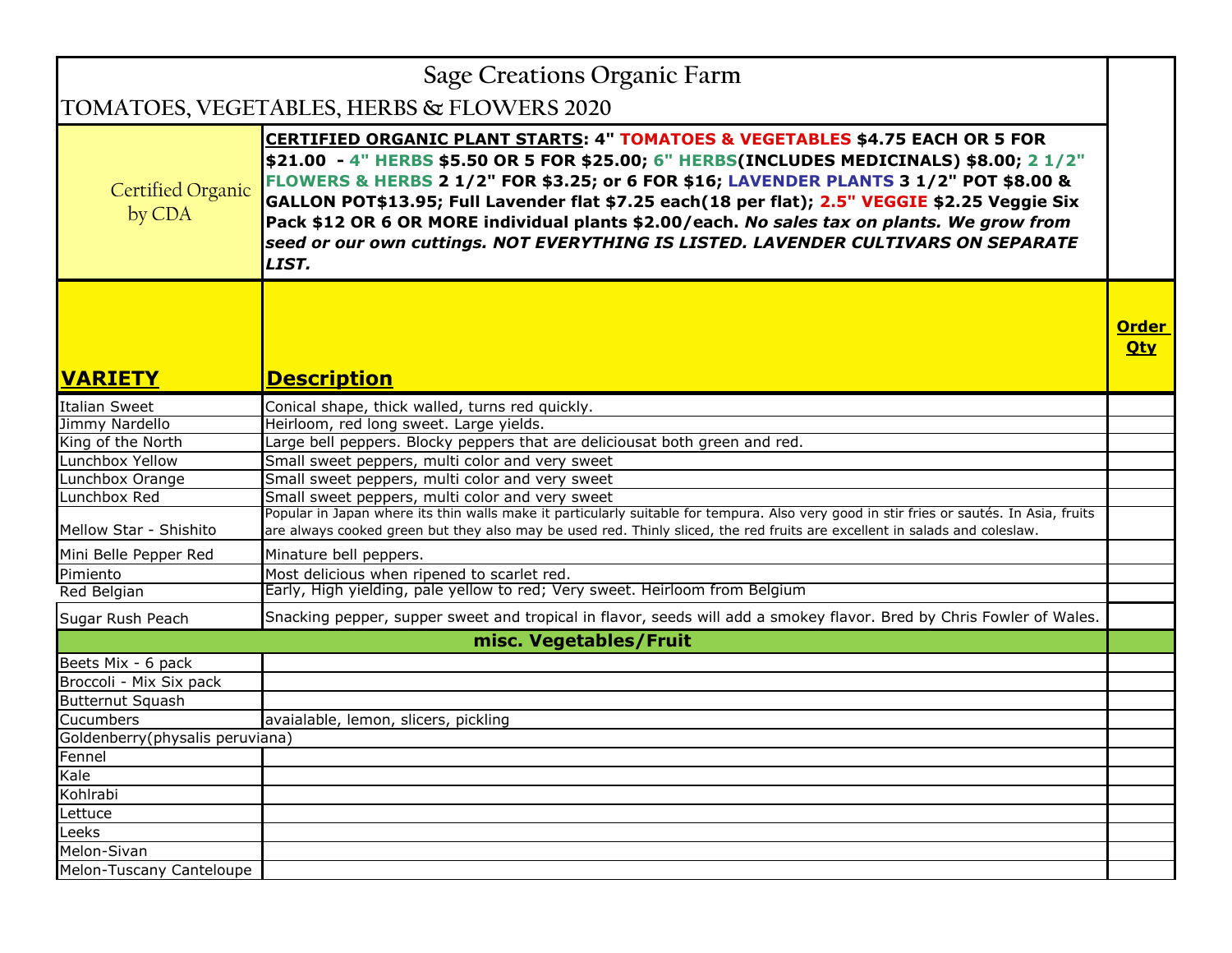| Sage Creations Organic Farm                        |                                                                                                                                                                                                                                                                                                                                                                                                                                                                                                                                                                             |                            |
|----------------------------------------------------|-----------------------------------------------------------------------------------------------------------------------------------------------------------------------------------------------------------------------------------------------------------------------------------------------------------------------------------------------------------------------------------------------------------------------------------------------------------------------------------------------------------------------------------------------------------------------------|----------------------------|
|                                                    | TOMATOES, VEGETABLES, HERBS & FLOWERS 2020                                                                                                                                                                                                                                                                                                                                                                                                                                                                                                                                  |                            |
| <b>Certified Organic</b><br>by CDA                 | <b>CERTIFIED ORGANIC PLANT STARTS: 4" TOMATOES &amp; VEGETABLES \$4.75 EACH OR 5 FOR</b><br>\$21.00 - 4" HERBS \$5.50 OR 5 FOR \$25.00; 6" HERBS(INCLUDES MEDICINALS) \$8.00; 2 1/2"<br>FLOWERS & HERBS 2 1/2" FOR \$3.25; or 6 FOR \$16; LAVENDER PLANTS 3 1/2" POT \$8.00 &<br>GALLON POT\$13.95; Full Lavender flat \$7.25 each(18 per flat); 2.5" VEGGIE \$2.25 Veggie Six<br>Pack \$12 OR 6 OR MORE individual plants \$2.00/each. No sales tax on plants. We grow from<br>seed or our own cuttings. NOT EVERYTHING IS LISTED. LAVENDER CULTIVARS ON SEPARATE<br>LIST. |                            |
| <b>VARIETY</b>                                     | <b>Description</b>                                                                                                                                                                                                                                                                                                                                                                                                                                                                                                                                                          | <b>Order</b><br><b>Oty</b> |
| Okra                                               | Red                                                                                                                                                                                                                                                                                                                                                                                                                                                                                                                                                                         |                            |
| Onions - 6 paclk                                   | Sweet yellow; Red                                                                                                                                                                                                                                                                                                                                                                                                                                                                                                                                                           |                            |
| Rhubarb                                            |                                                                                                                                                                                                                                                                                                                                                                                                                                                                                                                                                                             |                            |
| <b>Shalllots</b>                                   |                                                                                                                                                                                                                                                                                                                                                                                                                                                                                                                                                                             |                            |
| Spinach                                            |                                                                                                                                                                                                                                                                                                                                                                                                                                                                                                                                                                             |                            |
| <b>Spring Raab</b>                                 |                                                                                                                                                                                                                                                                                                                                                                                                                                                                                                                                                                             |                            |
| Swis Chard                                         |                                                                                                                                                                                                                                                                                                                                                                                                                                                                                                                                                                             |                            |
| Strawberrys - Sparkle                              |                                                                                                                                                                                                                                                                                                                                                                                                                                                                                                                                                                             |                            |
| Tomatillos - Malinalco                             | A unique and delicious heirloom treasure from the mystical town of Malinalco, in the southwest of Mexico. Botanical Explorer Joe<br>Simcox searched high and low for the fabled "queen of Malinalco" tomatillo, revered for its extra large fruit that have a sweet,<br>almost fruity flavor. The fruit grows up to 4 inches long, and the plants are very productive.                                                                                                                                                                                                      |                            |
| Tomatillos - Toma Verde                            | Sweet and tart                                                                                                                                                                                                                                                                                                                                                                                                                                                                                                                                                              |                            |
| <b>Water Melon</b>                                 |                                                                                                                                                                                                                                                                                                                                                                                                                                                                                                                                                                             |                            |
|                                                    | Hop plants - great for home brewers and used can be used as decorative vines                                                                                                                                                                                                                                                                                                                                                                                                                                                                                                |                            |
| Cascade                                            |                                                                                                                                                                                                                                                                                                                                                                                                                                                                                                                                                                             |                            |
|                                                    | <b>HERBS</b>                                                                                                                                                                                                                                                                                                                                                                                                                                                                                                                                                                |                            |
|                                                    | <b>CULINARY HERBS</b>                                                                                                                                                                                                                                                                                                                                                                                                                                                                                                                                                       |                            |
| <b>BASIL</b><br>Basil - Dark Opal                  |                                                                                                                                                                                                                                                                                                                                                                                                                                                                                                                                                                             |                            |
|                                                    |                                                                                                                                                                                                                                                                                                                                                                                                                                                                                                                                                                             |                            |
| Basil - Sweet Italian<br>Basil - Amethyst Improved |                                                                                                                                                                                                                                                                                                                                                                                                                                                                                                                                                                             |                            |
| Basil - Purple Ruffles                             |                                                                                                                                                                                                                                                                                                                                                                                                                                                                                                                                                                             |                            |
| <b>Basil-Sweet Thai</b>                            |                                                                                                                                                                                                                                                                                                                                                                                                                                                                                                                                                                             |                            |
| Basil - Spicy Globe fine leaf                      |                                                                                                                                                                                                                                                                                                                                                                                                                                                                                                                                                                             |                            |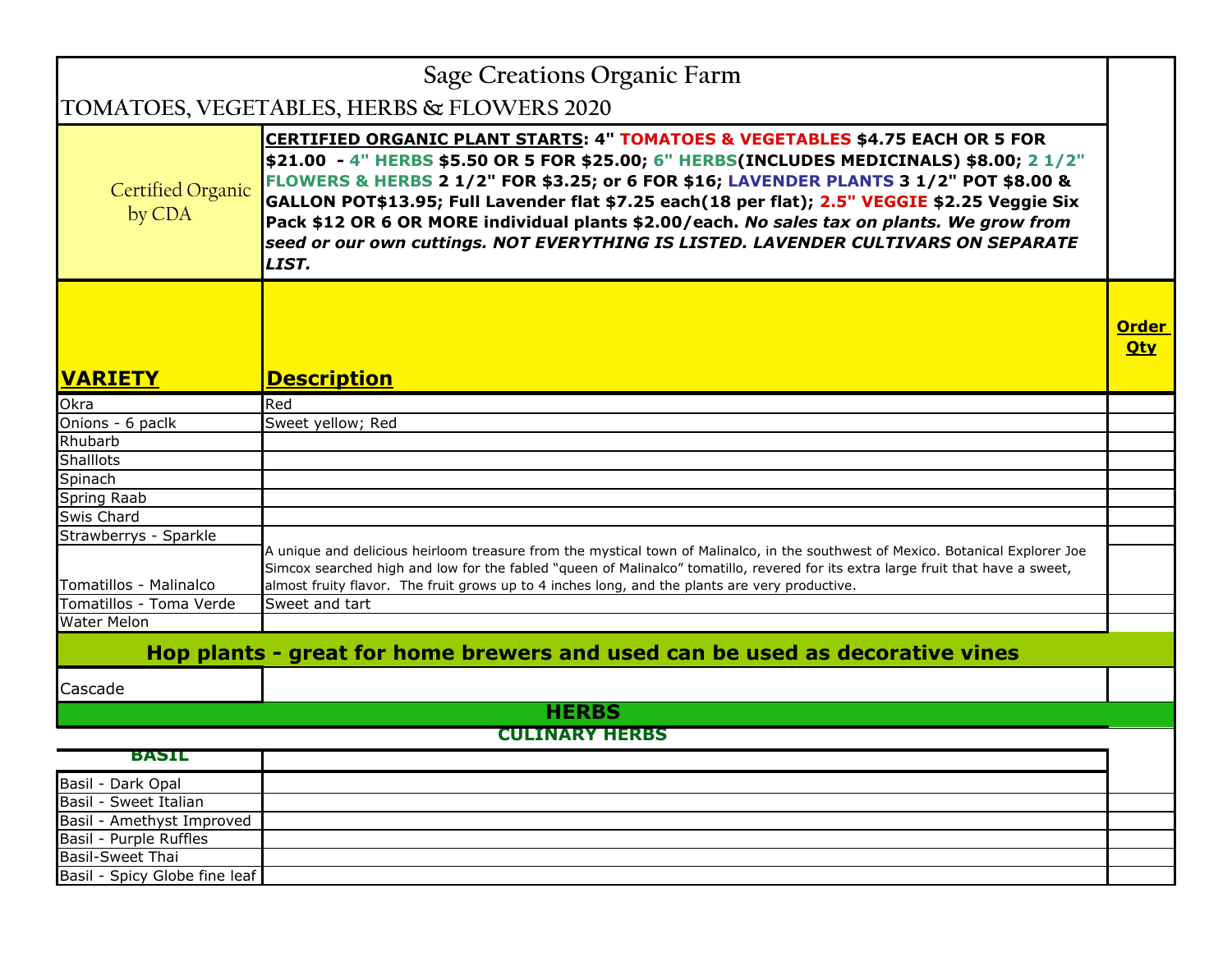|                                 | <b>Sage Creations Organic Farm</b>                                                                                                                                                                                                                                                                                                                                                                                                                                                                                                                                          |                            |
|---------------------------------|-----------------------------------------------------------------------------------------------------------------------------------------------------------------------------------------------------------------------------------------------------------------------------------------------------------------------------------------------------------------------------------------------------------------------------------------------------------------------------------------------------------------------------------------------------------------------------|----------------------------|
|                                 | TOMATOES, VEGETABLES, HERBS & FLOWERS 2020                                                                                                                                                                                                                                                                                                                                                                                                                                                                                                                                  |                            |
| Certified Organic<br>by CDA     | <b>CERTIFIED ORGANIC PLANT STARTS: 4" TOMATOES &amp; VEGETABLES \$4.75 EACH OR 5 FOR</b><br>\$21.00 - 4" HERBS \$5.50 OR 5 FOR \$25.00; 6" HERBS(INCLUDES MEDICINALS) \$8.00; 2 1/2"<br>FLOWERS & HERBS 2 1/2" FOR \$3.25; or 6 FOR \$16; LAVENDER PLANTS 3 1/2" POT \$8.00 &<br>GALLON POT\$13.95; Full Lavender flat \$7.25 each(18 per flat); 2.5" VEGGIE \$2.25 Veggie Six<br>Pack \$12 OR 6 OR MORE individual plants \$2.00/each. No sales tax on plants. We grow from<br>seed or our own cuttings. NOT EVERYTHING IS LISTED. LAVENDER CULTIVARS ON SEPARATE<br>LIST. |                            |
| <b>VARIETY</b>                  | <b>Description</b>                                                                                                                                                                                                                                                                                                                                                                                                                                                                                                                                                          | <b>Order</b><br><b>Qty</b> |
| Basil-Piccolino                 |                                                                                                                                                                                                                                                                                                                                                                                                                                                                                                                                                                             |                            |
| Basil - Pluto fine leaf         |                                                                                                                                                                                                                                                                                                                                                                                                                                                                                                                                                                             |                            |
| Basil - Lime                    |                                                                                                                                                                                                                                                                                                                                                                                                                                                                                                                                                                             |                            |
| Basil - Greek                   |                                                                                                                                                                                                                                                                                                                                                                                                                                                                                                                                                                             |                            |
| Basil - Corsican                |                                                                                                                                                                                                                                                                                                                                                                                                                                                                                                                                                                             |                            |
| Basil - Italian                 |                                                                                                                                                                                                                                                                                                                                                                                                                                                                                                                                                                             |                            |
| Basil - Italian large leaf      |                                                                                                                                                                                                                                                                                                                                                                                                                                                                                                                                                                             |                            |
| Basil - Mrs. Burns Lemon        | Tea Herb                                                                                                                                                                                                                                                                                                                                                                                                                                                                                                                                                                    |                            |
| Basil - Marseillais Dwarf Basil |                                                                                                                                                                                                                                                                                                                                                                                                                                                                                                                                                                             |                            |
| Basil - Bonazza Genovese        |                                                                                                                                                                                                                                                                                                                                                                                                                                                                                                                                                                             |                            |
| Basil - Sweet Lettuce Leaf      |                                                                                                                                                                                                                                                                                                                                                                                                                                                                                                                                                                             |                            |
| Tea Herbs                       |                                                                                                                                                                                                                                                                                                                                                                                                                                                                                                                                                                             |                            |
| Lemon Verbena                   | 1 gallon pots available                                                                                                                                                                                                                                                                                                                                                                                                                                                                                                                                                     |                            |
| Mint Lemon-Monarda              |                                                                                                                                                                                                                                                                                                                                                                                                                                                                                                                                                                             |                            |
| Mint-Peppermint                 |                                                                                                                                                                                                                                                                                                                                                                                                                                                                                                                                                                             |                            |
| Mint - Double Mint              | Excellent spearmint variety for culinary or medicinal use.                                                                                                                                                                                                                                                                                                                                                                                                                                                                                                                  |                            |
| Lemon Grass                     |                                                                                                                                                                                                                                                                                                                                                                                                                                                                                                                                                                             |                            |
| Lemon Mint(Monarda citriodora)  |                                                                                                                                                                                                                                                                                                                                                                                                                                                                                                                                                                             |                            |
| Basil - Holy - Tulsi Rama       | Tea herb from Ayurvedic tradition that is uplifting to the spirit and healthy for the body.                                                                                                                                                                                                                                                                                                                                                                                                                                                                                 |                            |
| Basil - Holy - Amrita           |                                                                                                                                                                                                                                                                                                                                                                                                                                                                                                                                                                             |                            |
| <b>Basil Kapoor Tulsi</b>       |                                                                                                                                                                                                                                                                                                                                                                                                                                                                                                                                                                             |                            |
| Basil - Kivumbasi Lime          |                                                                                                                                                                                                                                                                                                                                                                                                                                                                                                                                                                             |                            |
| Basil - Mrihani                 |                                                                                                                                                                                                                                                                                                                                                                                                                                                                                                                                                                             |                            |
| Basil - Mrs. Burns Lemon        | Tea Herb                                                                                                                                                                                                                                                                                                                                                                                                                                                                                                                                                                    |                            |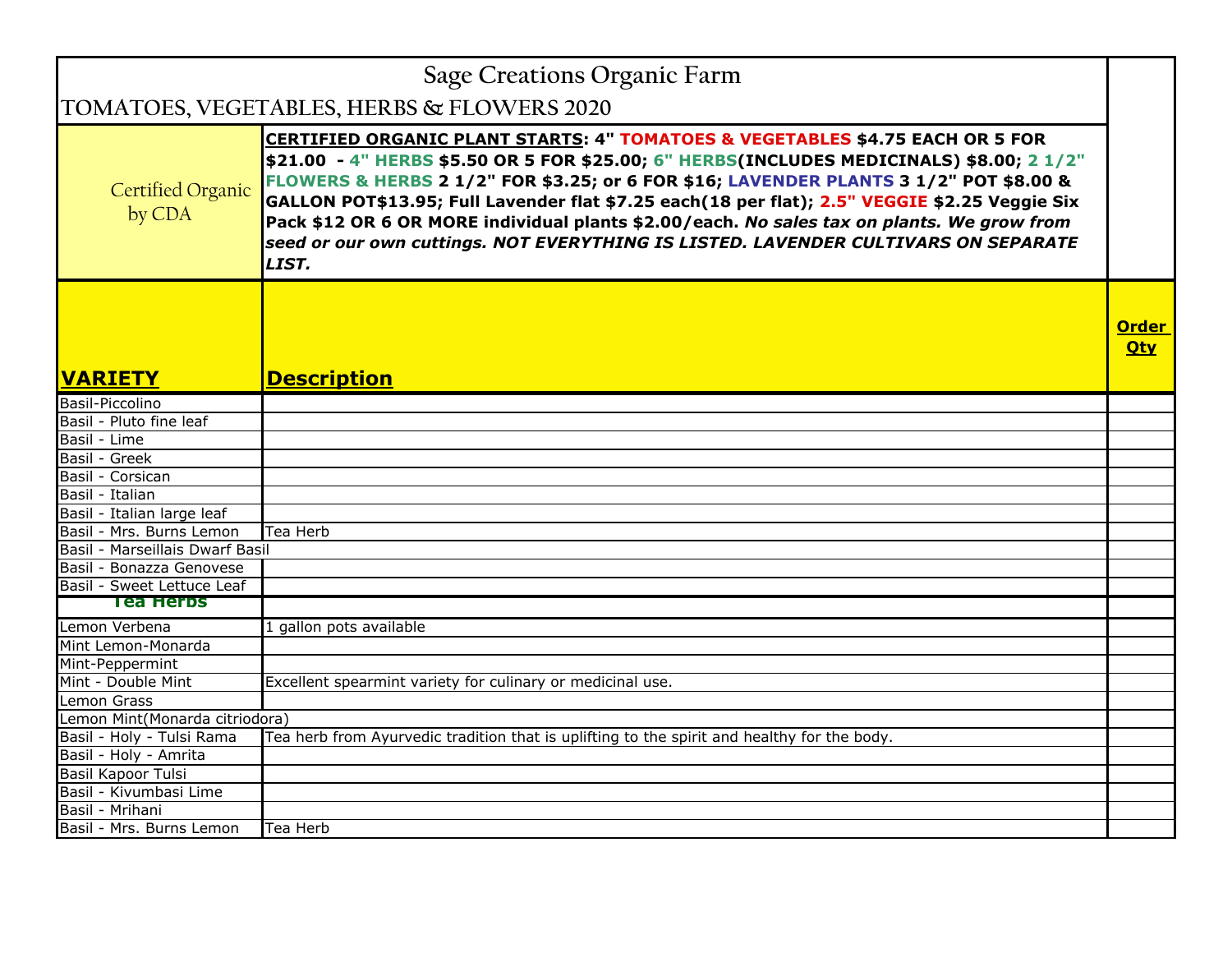| Sage Creations Organic Farm                |                                                                                                                                                                                                                                                                                                                                                                                                                                                                                                                                                                             |                            |
|--------------------------------------------|-----------------------------------------------------------------------------------------------------------------------------------------------------------------------------------------------------------------------------------------------------------------------------------------------------------------------------------------------------------------------------------------------------------------------------------------------------------------------------------------------------------------------------------------------------------------------------|----------------------------|
| TOMATOES, VEGETABLES, HERBS & FLOWERS 2020 |                                                                                                                                                                                                                                                                                                                                                                                                                                                                                                                                                                             |                            |
| <b>Certified Organic</b><br>by CDA         | <b>CERTIFIED ORGANIC PLANT STARTS: 4" TOMATOES &amp; VEGETABLES \$4.75 EACH OR 5 FOR</b><br>\$21.00 - 4" HERBS \$5.50 OR 5 FOR \$25.00; 6" HERBS(INCLUDES MEDICINALS) \$8.00; 2 1/2"<br>FLOWERS & HERBS 2 1/2" FOR \$3.25; or 6 FOR \$16; LAVENDER PLANTS 3 1/2" POT \$8.00 &<br>GALLON POT\$13.95; Full Lavender flat \$7.25 each(18 per flat); 2.5" VEGGIE \$2.25 Veggie Six<br>Pack \$12 OR 6 OR MORE individual plants \$2.00/each. No sales tax on plants. We grow from<br>seed or our own cuttings. NOT EVERYTHING IS LISTED. LAVENDER CULTIVARS ON SEPARATE<br>LIST. |                            |
| <b>VARIETY</b>                             | <b>Description</b>                                                                                                                                                                                                                                                                                                                                                                                                                                                                                                                                                          | <b>Order</b><br><b>Qty</b> |
|                                            | Eye-catching edible blooms. Popular in perennial flower gardens. Also known as beebalm, Oswego tea, and scarlet<br>beebalm. Medicinal: Aerial parts in infusions to improve digestion. Leaves and blooms contain thymol-related<br>antibiotic-antiseptic compounds. Add petals to salads, sprinkle over mild fish, use in fruit salads, or to garnish<br>Bee Balm - Panorama Mix M desserts and drinks. Flavor is minty and spicy.                                                                                                                                          |                            |
| Bee Balm - Maldavian                       |                                                                                                                                                                                                                                                                                                                                                                                                                                                                                                                                                                             |                            |
| Bergamot Wild                              |                                                                                                                                                                                                                                                                                                                                                                                                                                                                                                                                                                             |                            |
| Bergamot                                   | available, lavender, lemon, Mixed & yellow dotted mint                                                                                                                                                                                                                                                                                                                                                                                                                                                                                                                      |                            |
| Catmint                                    | Tea herb - thyme mint savory flavors                                                                                                                                                                                                                                                                                                                                                                                                                                                                                                                                        |                            |
| Chamomile-German                           | Chamomile tea is know to calm stomach and improve digestion. German is know for its tea fame.                                                                                                                                                                                                                                                                                                                                                                                                                                                                               |                            |
| Chamomile - Bodegold                       |                                                                                                                                                                                                                                                                                                                                                                                                                                                                                                                                                                             |                            |
| Chamomile-Roman                            | Aides in sleeping and sweet dreams. Growth habit of roman is low growing ground cover.                                                                                                                                                                                                                                                                                                                                                                                                                                                                                      |                            |
| <b>Cullhary Herbs</b>                      |                                                                                                                                                                                                                                                                                                                                                                                                                                                                                                                                                                             |                            |
| Cardoon                                    |                                                                                                                                                                                                                                                                                                                                                                                                                                                                                                                                                                             |                            |
| Chervil - Vertissimo                       |                                                                                                                                                                                                                                                                                                                                                                                                                                                                                                                                                                             |                            |
| Chervil - Fine Krul                        | Very cold hardy variety, blossoms throughout the year. Ferny anise taste, great fo rsalads and seafood.                                                                                                                                                                                                                                                                                                                                                                                                                                                                     |                            |
| Chives - Purley                            |                                                                                                                                                                                                                                                                                                                                                                                                                                                                                                                                                                             |                            |
| Chives - Garlic                            |                                                                                                                                                                                                                                                                                                                                                                                                                                                                                                                                                                             |                            |
| Cilantro                                   |                                                                                                                                                                                                                                                                                                                                                                                                                                                                                                                                                                             |                            |
| Cumin                                      |                                                                                                                                                                                                                                                                                                                                                                                                                                                                                                                                                                             |                            |
| Cutting Celery Par-cel<br>Dill             |                                                                                                                                                                                                                                                                                                                                                                                                                                                                                                                                                                             |                            |
| Epazote-Hierba Santa Maria                 |                                                                                                                                                                                                                                                                                                                                                                                                                                                                                                                                                                             |                            |
| Fennel                                     |                                                                                                                                                                                                                                                                                                                                                                                                                                                                                                                                                                             |                            |
| Hera-Dill weed                             |                                                                                                                                                                                                                                                                                                                                                                                                                                                                                                                                                                             |                            |
| Lemon Verbena                              | 1 gallon pots available                                                                                                                                                                                                                                                                                                                                                                                                                                                                                                                                                     |                            |
| Lemon Thyme                                |                                                                                                                                                                                                                                                                                                                                                                                                                                                                                                                                                                             |                            |
|                                            |                                                                                                                                                                                                                                                                                                                                                                                                                                                                                                                                                                             |                            |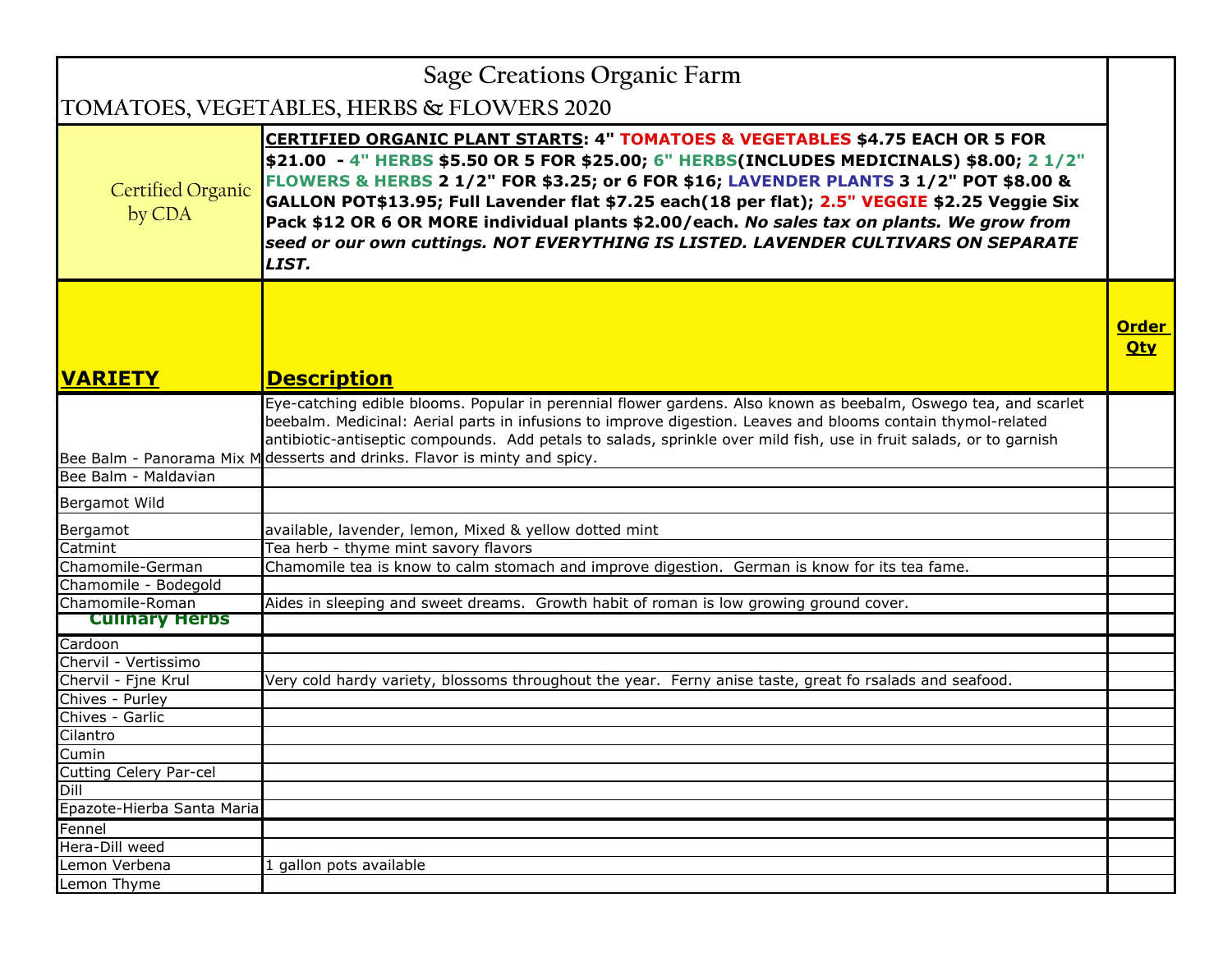| <b>Sage Creations Organic Farm</b>         |                                                                                                                                                                                                                                                                                                                                                                                                                                                                                                                                                                             |                            |
|--------------------------------------------|-----------------------------------------------------------------------------------------------------------------------------------------------------------------------------------------------------------------------------------------------------------------------------------------------------------------------------------------------------------------------------------------------------------------------------------------------------------------------------------------------------------------------------------------------------------------------------|----------------------------|
| TOMATOES, VEGETABLES, HERBS & FLOWERS 2020 |                                                                                                                                                                                                                                                                                                                                                                                                                                                                                                                                                                             |                            |
| <b>Certified Organic</b><br>by CDA         | <b>CERTIFIED ORGANIC PLANT STARTS: 4" TOMATOES &amp; VEGETABLES \$4.75 EACH OR 5 FOR</b><br>\$21.00 - 4" HERBS \$5.50 OR 5 FOR \$25.00; 6" HERBS(INCLUDES MEDICINALS) \$8.00; 2 1/2"<br>FLOWERS & HERBS 2 1/2" FOR \$3.25; or 6 FOR \$16; LAVENDER PLANTS 3 1/2" POT \$8.00 &<br>GALLON POT\$13.95; Full Lavender flat \$7.25 each(18 per flat); 2.5" VEGGIE \$2.25 Veggie Six<br>Pack \$12 OR 6 OR MORE individual plants \$2.00/each. No sales tax on plants. We grow from<br>seed or our own cuttings. NOT EVERYTHING IS LISTED. LAVENDER CULTIVARS ON SEPARATE<br>LIST. |                            |
| <b>VARIETY</b>                             | <b>Description</b>                                                                                                                                                                                                                                                                                                                                                                                                                                                                                                                                                          | <b>Order</b><br><b>Qty</b> |
| Lovage                                     |                                                                                                                                                                                                                                                                                                                                                                                                                                                                                                                                                                             |                            |
| Marino                                     |                                                                                                                                                                                                                                                                                                                                                                                                                                                                                                                                                                             |                            |
| Marjoram Sweet - Common                    |                                                                                                                                                                                                                                                                                                                                                                                                                                                                                                                                                                             |                            |
| Mint Lemon-Monarda                         |                                                                                                                                                                                                                                                                                                                                                                                                                                                                                                                                                                             |                            |
| Mint-Peppermint                            |                                                                                                                                                                                                                                                                                                                                                                                                                                                                                                                                                                             |                            |
| Mint - Double Mint                         | Excellent spearmint variety for culinary or medicinal use.                                                                                                                                                                                                                                                                                                                                                                                                                                                                                                                  |                            |
| Mustard - Brown Mustard Seed               |                                                                                                                                                                                                                                                                                                                                                                                                                                                                                                                                                                             |                            |
| Lemon Grass                                |                                                                                                                                                                                                                                                                                                                                                                                                                                                                                                                                                                             |                            |
| Lemon Mint(Monarda citriodora)             |                                                                                                                                                                                                                                                                                                                                                                                                                                                                                                                                                                             |                            |
| Nira - Chinese leeks                       |                                                                                                                                                                                                                                                                                                                                                                                                                                                                                                                                                                             |                            |
| Oregano-Greek                              |                                                                                                                                                                                                                                                                                                                                                                                                                                                                                                                                                                             |                            |
| Oregano - Spicey Mexican                   |                                                                                                                                                                                                                                                                                                                                                                                                                                                                                                                                                                             |                            |
| Parsley - Italian Dark Leaf                |                                                                                                                                                                                                                                                                                                                                                                                                                                                                                                                                                                             |                            |
| Papalo - Mexican Herb                      |                                                                                                                                                                                                                                                                                                                                                                                                                                                                                                                                                                             |                            |
| Pipicha                                    |                                                                                                                                                                                                                                                                                                                                                                                                                                                                                                                                                                             |                            |
| Rosemary                                   |                                                                                                                                                                                                                                                                                                                                                                                                                                                                                                                                                                             |                            |
| Sage-Common                                |                                                                                                                                                                                                                                                                                                                                                                                                                                                                                                                                                                             |                            |
| Sage-Extrakta                              |                                                                                                                                                                                                                                                                                                                                                                                                                                                                                                                                                                             |                            |
| Sage-Variagated                            |                                                                                                                                                                                                                                                                                                                                                                                                                                                                                                                                                                             |                            |
| Sage - Bergarton                           |                                                                                                                                                                                                                                                                                                                                                                                                                                                                                                                                                                             |                            |
| Salad Burnet                               |                                                                                                                                                                                                                                                                                                                                                                                                                                                                                                                                                                             |                            |
| <b>Shiso Britton</b>                       |                                                                                                                                                                                                                                                                                                                                                                                                                                                                                                                                                                             |                            |
| Shiso Green                                |                                                                                                                                                                                                                                                                                                                                                                                                                                                                                                                                                                             |                            |
| Shiso Red                                  |                                                                                                                                                                                                                                                                                                                                                                                                                                                                                                                                                                             |                            |
| Savory Winter                              |                                                                                                                                                                                                                                                                                                                                                                                                                                                                                                                                                                             |                            |
| Savory Summer                              |                                                                                                                                                                                                                                                                                                                                                                                                                                                                                                                                                                             |                            |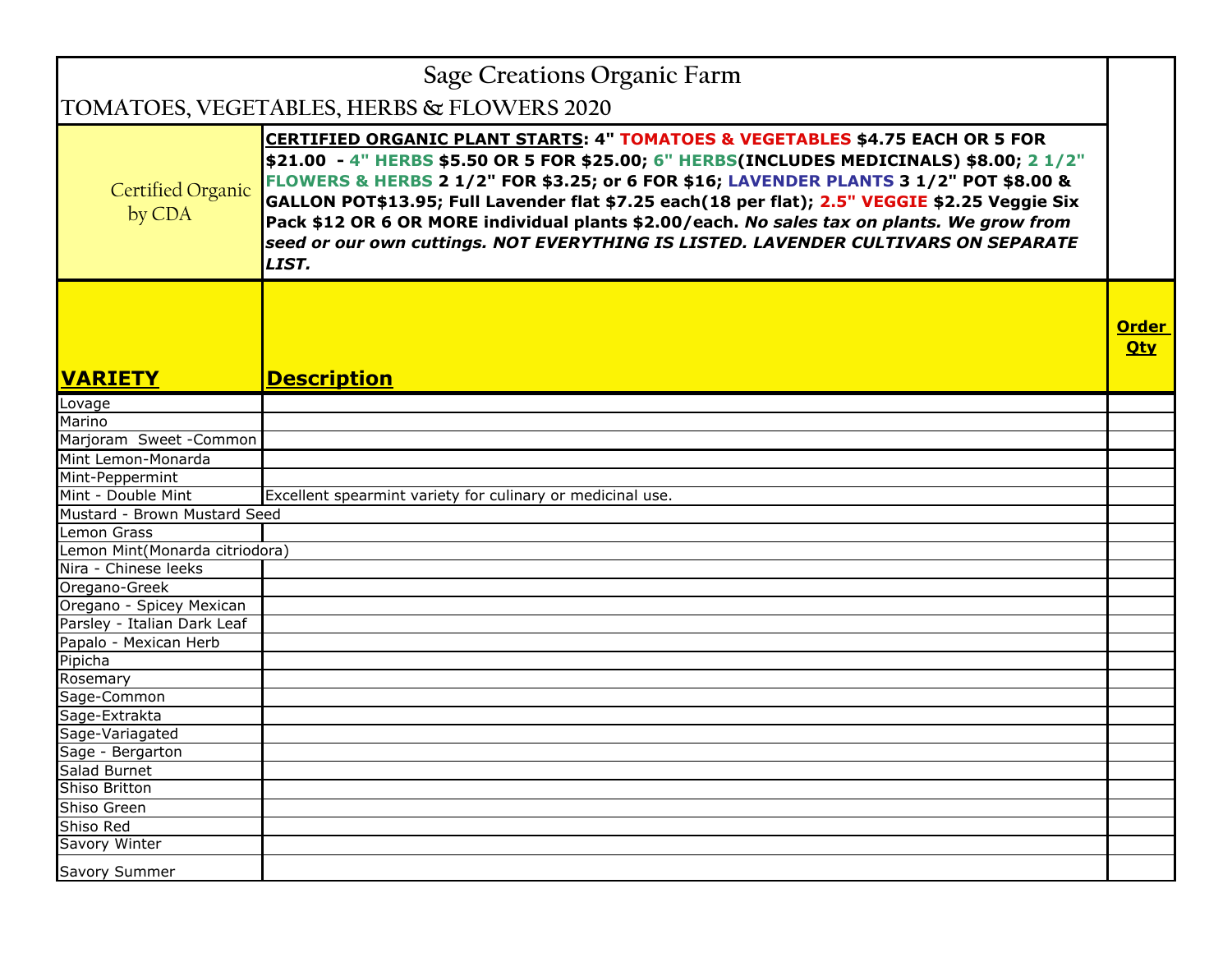|                                    | <b>Sage Creations Organic Farm</b>                                                                                                                                                                                                                                                                                                                                                                                                                                                                                                                                          |                            |
|------------------------------------|-----------------------------------------------------------------------------------------------------------------------------------------------------------------------------------------------------------------------------------------------------------------------------------------------------------------------------------------------------------------------------------------------------------------------------------------------------------------------------------------------------------------------------------------------------------------------------|----------------------------|
|                                    | TOMATOES, VEGETABLES, HERBS & FLOWERS 2020                                                                                                                                                                                                                                                                                                                                                                                                                                                                                                                                  |                            |
| <b>Certified Organic</b><br>by CDA | <b>CERTIFIED ORGANIC PLANT STARTS: 4" TOMATOES &amp; VEGETABLES \$4.75 EACH OR 5 FOR</b><br>\$21.00 - 4" HERBS \$5.50 OR 5 FOR \$25.00; 6" HERBS(INCLUDES MEDICINALS) \$8.00; 2 1/2"<br>FLOWERS & HERBS 2 1/2" FOR \$3.25; or 6 FOR \$16; LAVENDER PLANTS 3 1/2" POT \$8.00 &<br>GALLON POT\$13.95; Full Lavender flat \$7.25 each(18 per flat); 2.5" VEGGIE \$2.25 Veggie Six<br>Pack \$12 OR 6 OR MORE individual plants \$2.00/each. No sales tax on plants. We grow from<br>seed or our own cuttings. NOT EVERYTHING IS LISTED. LAVENDER CULTIVARS ON SEPARATE<br>LIST. |                            |
|                                    |                                                                                                                                                                                                                                                                                                                                                                                                                                                                                                                                                                             | <b>Order</b><br><b>Qty</b> |
| <b>VARIETY</b>                     | <b>Description</b>                                                                                                                                                                                                                                                                                                                                                                                                                                                                                                                                                          |                            |
| Garden Sorrel                      |                                                                                                                                                                                                                                                                                                                                                                                                                                                                                                                                                                             |                            |
| Stevia                             |                                                                                                                                                                                                                                                                                                                                                                                                                                                                                                                                                                             |                            |
| Salad Burnet                       |                                                                                                                                                                                                                                                                                                                                                                                                                                                                                                                                                                             |                            |
| Tarragon - French                  |                                                                                                                                                                                                                                                                                                                                                                                                                                                                                                                                                                             |                            |
| Thyme - French                     |                                                                                                                                                                                                                                                                                                                                                                                                                                                                                                                                                                             |                            |
| Thyme - German Winter              |                                                                                                                                                                                                                                                                                                                                                                                                                                                                                                                                                                             |                            |
| Thyme - Orange                     |                                                                                                                                                                                                                                                                                                                                                                                                                                                                                                                                                                             |                            |
|                                    | <b>Medicinal/Therapeutic</b>                                                                                                                                                                                                                                                                                                                                                                                                                                                                                                                                                |                            |
| Angelica,                          | Angelica is a biennial, flowering begins early spring of the second year. Large, numerous blooms attract and feed<br>beneficial insects and pollinators.                                                                                                                                                                                                                                                                                                                                                                                                                    |                            |
| Arnica chamissonis                 |                                                                                                                                                                                                                                                                                                                                                                                                                                                                                                                                                                             |                            |
| Arnica montana                     |                                                                                                                                                                                                                                                                                                                                                                                                                                                                                                                                                                             |                            |
| Astralgalus                        |                                                                                                                                                                                                                                                                                                                                                                                                                                                                                                                                                                             |                            |
| Basil - Holy - Tulsi Rama          | Tea herb from Ayurvedic tradition that is uplifting to the spirit and healthy for the body.                                                                                                                                                                                                                                                                                                                                                                                                                                                                                 |                            |
| Basil - Holy - Amrita              |                                                                                                                                                                                                                                                                                                                                                                                                                                                                                                                                                                             |                            |
| Basil Kapoor Tulsi                 |                                                                                                                                                                                                                                                                                                                                                                                                                                                                                                                                                                             |                            |
| Basil - Kivumbasi Lime             |                                                                                                                                                                                                                                                                                                                                                                                                                                                                                                                                                                             |                            |
| Basil - Mrihani                    |                                                                                                                                                                                                                                                                                                                                                                                                                                                                                                                                                                             |                            |
| Basil - Mrs. Burns Lemon           | ∣Tea Herb                                                                                                                                                                                                                                                                                                                                                                                                                                                                                                                                                                   |                            |
|                                    | Eye-catching edible blooms. Popular in perennial flower gardens. Also known as beebalm, Oswego tea, and scarlet<br>beebalm. Medicinal: Aerial parts in infusions to improve digestion. Leaves and blooms contain thymol-related<br>antibiotic-antiseptic compounds. Add petals to salads, sprinkle over mild fish, use in fruit salads, or to garnish<br>Bee Balm - Panorama Mix M desserts and drinks. Flavor is minty and spicy.                                                                                                                                          |                            |
| Bee Balm - Maldavian               |                                                                                                                                                                                                                                                                                                                                                                                                                                                                                                                                                                             |                            |
| Bergamot Wild                      |                                                                                                                                                                                                                                                                                                                                                                                                                                                                                                                                                                             |                            |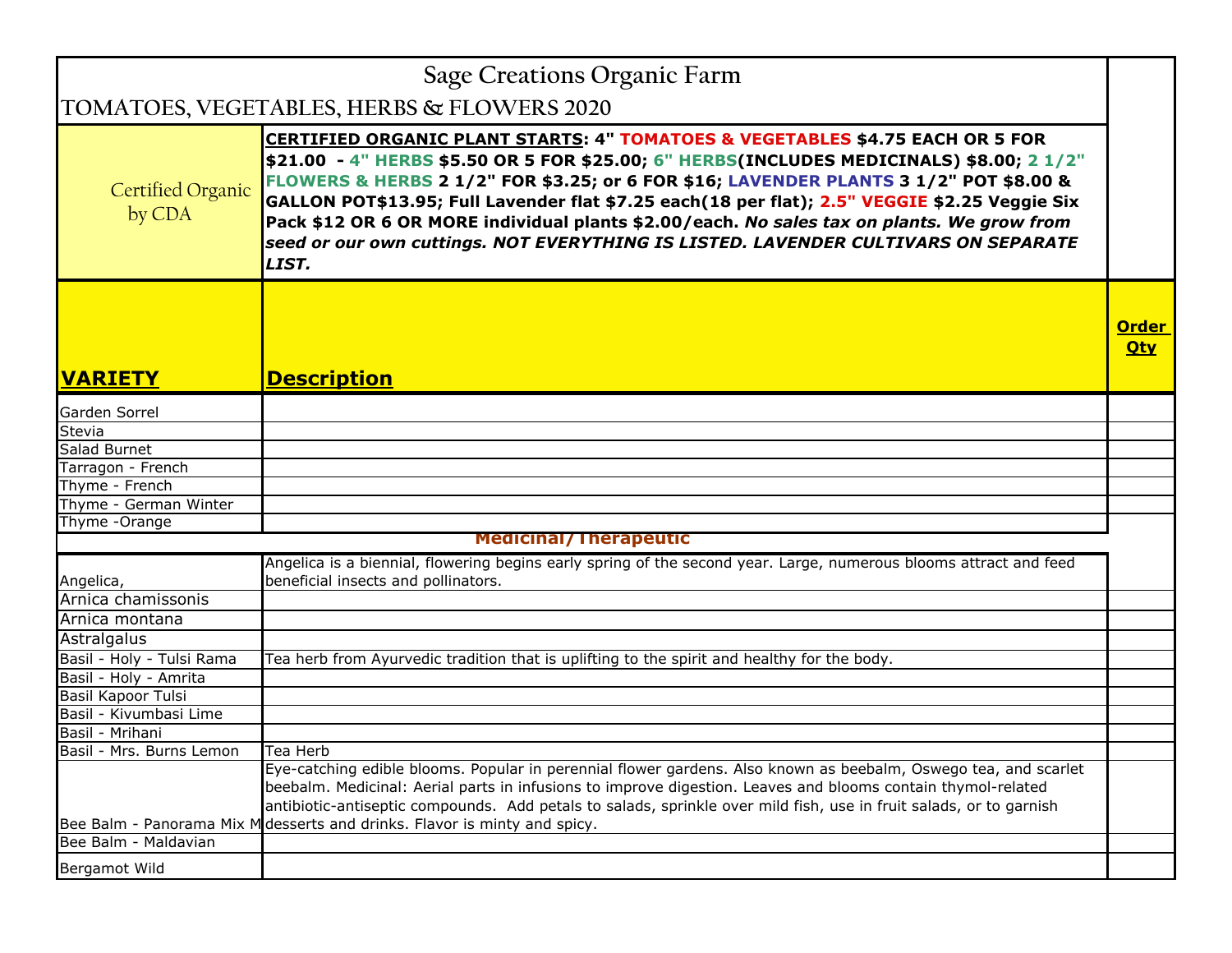| Sage Creations Organic Farm                     |                                                                                                                                                                                                                                                                                                                                                                                                                                                                                                                                                                             |                            |
|-------------------------------------------------|-----------------------------------------------------------------------------------------------------------------------------------------------------------------------------------------------------------------------------------------------------------------------------------------------------------------------------------------------------------------------------------------------------------------------------------------------------------------------------------------------------------------------------------------------------------------------------|----------------------------|
| TOMATOES, VEGETABLES, HERBS & FLOWERS 2020      |                                                                                                                                                                                                                                                                                                                                                                                                                                                                                                                                                                             |                            |
| <b>Certified Organic</b><br>by CDA              | <b>CERTIFIED ORGANIC PLANT STARTS: 4" TOMATOES &amp; VEGETABLES \$4.75 EACH OR 5 FOR</b><br>\$21.00 - 4" HERBS \$5.50 OR 5 FOR \$25.00; 6" HERBS(INCLUDES MEDICINALS) \$8.00; 2 1/2"<br>FLOWERS & HERBS 2 1/2" FOR \$3.25; or 6 FOR \$16; LAVENDER PLANTS 3 1/2" POT \$8.00 &<br>GALLON POT\$13.95; Full Lavender flat \$7.25 each(18 per flat); 2.5" VEGGIE \$2.25 Veggie Six<br>Pack \$12 OR 6 OR MORE individual plants \$2.00/each. No sales tax on plants. We grow from<br>seed or our own cuttings. NOT EVERYTHING IS LISTED. LAVENDER CULTIVARS ON SEPARATE<br>LIST. |                            |
| <b>VARIETY</b>                                  | <b>Description</b>                                                                                                                                                                                                                                                                                                                                                                                                                                                                                                                                                          | <b>Order</b><br><b>Qty</b> |
| Bergamot                                        | available, lavender, lemon, Mixed & yellow dotted mint                                                                                                                                                                                                                                                                                                                                                                                                                                                                                                                      |                            |
| Catmint                                         | Tea herb - thyme mint savory flavors                                                                                                                                                                                                                                                                                                                                                                                                                                                                                                                                        |                            |
|                                                 | Calendula - HoriSun Yellow Flowers are used as a antiseptic. Flower petals can be eaten or made into a tincture.                                                                                                                                                                                                                                                                                                                                                                                                                                                            |                            |
| Chamomile-German                                | Chamomile tea is know to calm stomach and improve digestion. German is know for its tea fame.                                                                                                                                                                                                                                                                                                                                                                                                                                                                               |                            |
| Chamomile - Bodegold                            |                                                                                                                                                                                                                                                                                                                                                                                                                                                                                                                                                                             |                            |
| Chamomile-Roman                                 | Aides in sleeping and sweet dreams. Growth habit of roman is low growing ground cover.                                                                                                                                                                                                                                                                                                                                                                                                                                                                                      |                            |
| Comfrey                                         | Fast growing medicinal, veterinary and permaculture herb. Roots contain allantoin. Leaves great for livestock. Used<br>to make biodynamic compost tea                                                                                                                                                                                                                                                                                                                                                                                                                       |                            |
| Clary Sage                                      |                                                                                                                                                                                                                                                                                                                                                                                                                                                                                                                                                                             |                            |
| Dream Root, Xhosa(silene capensis)              |                                                                                                                                                                                                                                                                                                                                                                                                                                                                                                                                                                             |                            |
| Doublemint                                      | Herb tea; decongestant                                                                                                                                                                                                                                                                                                                                                                                                                                                                                                                                                      |                            |
| Echinacea Angustifolia-Narrow leaved coneflower |                                                                                                                                                                                                                                                                                                                                                                                                                                                                                                                                                                             |                            |
| Gotu Kola(centella asiatica)                    |                                                                                                                                                                                                                                                                                                                                                                                                                                                                                                                                                                             |                            |
| Helichrysum                                     | Prized for its essential oil and hydrosol. Aromatic yellow flowers that dry beautifully.                                                                                                                                                                                                                                                                                                                                                                                                                                                                                    |                            |
| Horehound                                       | Black(ballotamigra) or White(Marrubium vulgare)                                                                                                                                                                                                                                                                                                                                                                                                                                                                                                                             |                            |
| Hyssop, Official                                |                                                                                                                                                                                                                                                                                                                                                                                                                                                                                                                                                                             |                            |
|                                                 | Heart shaped leaves, purple flowers. Pleasing licorice scent. Does not spread like other mints. Leaves and flowers                                                                                                                                                                                                                                                                                                                                                                                                                                                          |                            |
| Korean Licorice                                 | acan be used in salads, seasoning in cooking and in teas.                                                                                                                                                                                                                                                                                                                                                                                                                                                                                                                   |                            |
| Marigold - African "Tururu"                     | Good choice for garlands and medicinal ointments. From the island os Pemba in East Africa                                                                                                                                                                                                                                                                                                                                                                                                                                                                                   |                            |
| Mint - Mountain (Pycananthemum virginianum)     |                                                                                                                                                                                                                                                                                                                                                                                                                                                                                                                                                                             |                            |
| Mint - Corsican (Mentha requienii)              |                                                                                                                                                                                                                                                                                                                                                                                                                                                                                                                                                                             |                            |
| Lady's Mantle                                   |                                                                                                                                                                                                                                                                                                                                                                                                                                                                                                                                                                             |                            |
| Lavender                                        | See separate list for available                                                                                                                                                                                                                                                                                                                                                                                                                                                                                                                                             |                            |
| Lemon Balm                                      | Fresh leaves for tea and salads. During the summer, small white flowers full of nectar appear which attract bees.                                                                                                                                                                                                                                                                                                                                                                                                                                                           |                            |
| Lemon Grass                                     |                                                                                                                                                                                                                                                                                                                                                                                                                                                                                                                                                                             |                            |
| Lime Balm                                       |                                                                                                                                                                                                                                                                                                                                                                                                                                                                                                                                                                             |                            |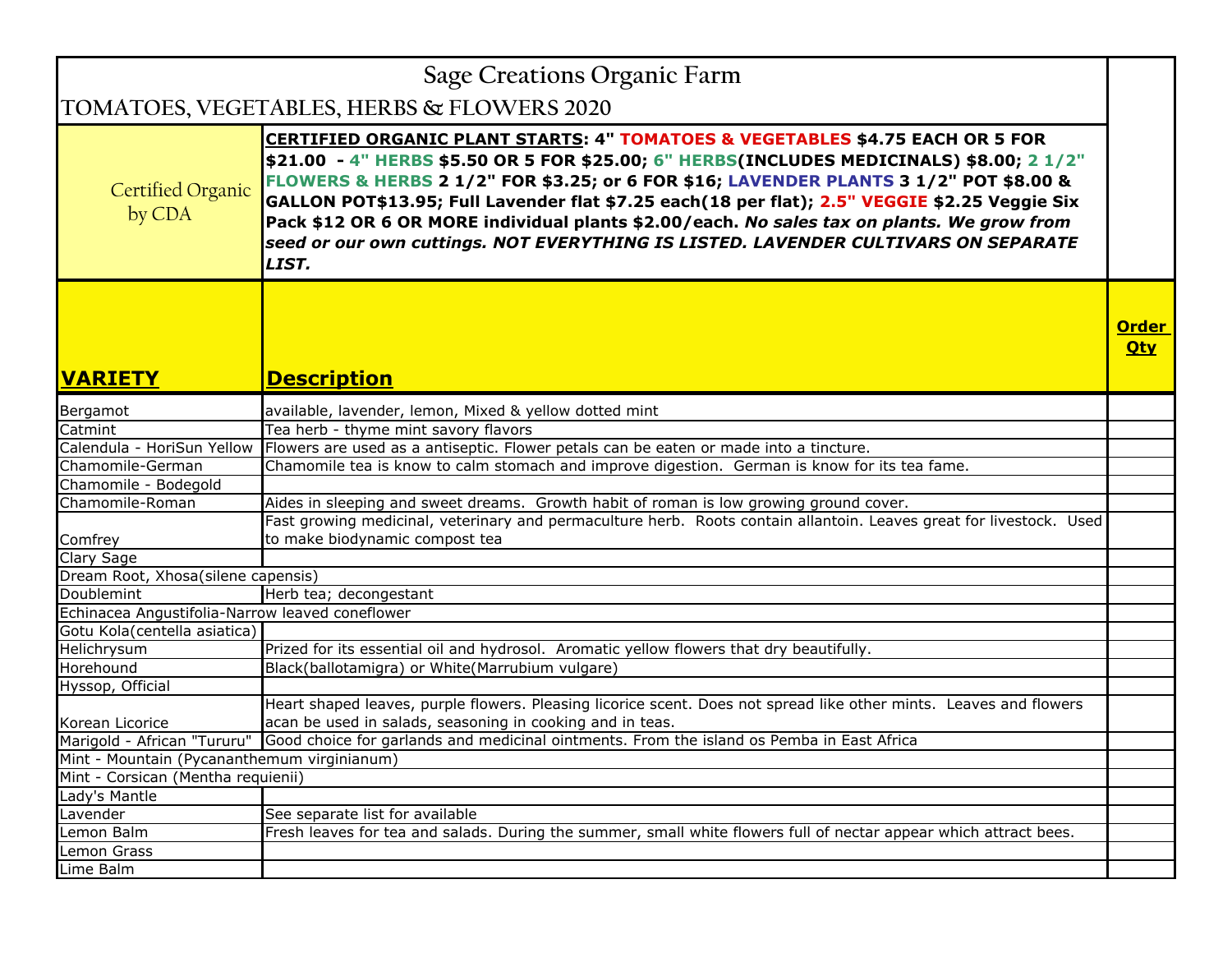|                             | <b>Sage Creations Organic Farm</b>                                                                                                                                                                                                                                                                                                                                                                                                                                                                                                                                          |                            |
|-----------------------------|-----------------------------------------------------------------------------------------------------------------------------------------------------------------------------------------------------------------------------------------------------------------------------------------------------------------------------------------------------------------------------------------------------------------------------------------------------------------------------------------------------------------------------------------------------------------------------|----------------------------|
|                             | TOMATOES, VEGETABLES, HERBS & FLOWERS 2020                                                                                                                                                                                                                                                                                                                                                                                                                                                                                                                                  |                            |
| Certified Organic<br>by CDA | <b>CERTIFIED ORGANIC PLANT STARTS: 4" TOMATOES &amp; VEGETABLES \$4.75 EACH OR 5 FOR</b><br>\$21.00 - 4" HERBS \$5.50 OR 5 FOR \$25.00; 6" HERBS(INCLUDES MEDICINALS) \$8.00; 2 1/2"<br>FLOWERS & HERBS 2 1/2" FOR \$3.25; or 6 FOR \$16; LAVENDER PLANTS 3 1/2" POT \$8.00 &<br>GALLON POT\$13.95; Full Lavender flat \$7.25 each(18 per flat); 2.5" VEGGIE \$2.25 Veggie Six<br>Pack \$12 OR 6 OR MORE individual plants \$2.00/each. No sales tax on plants. We grow from<br>seed or our own cuttings. NOT EVERYTHING IS LISTED. LAVENDER CULTIVARS ON SEPARATE<br>LIST. |                            |
| <b>VARIETY</b>              |                                                                                                                                                                                                                                                                                                                                                                                                                                                                                                                                                                             | <b>Order</b><br><b>Qty</b> |
|                             | <b>Description</b>                                                                                                                                                                                                                                                                                                                                                                                                                                                                                                                                                          |                            |
| Peppermint                  |                                                                                                                                                                                                                                                                                                                                                                                                                                                                                                                                                                             |                            |
| <b>Red Roselle</b><br>Rue   |                                                                                                                                                                                                                                                                                                                                                                                                                                                                                                                                                                             |                            |
| Sage - Clary                |                                                                                                                                                                                                                                                                                                                                                                                                                                                                                                                                                                             |                            |
| Sage - White                | Used to make the smudge sticks common in Native American ceremonies. Bushy plants with thick stems and dusty gray-green                                                                                                                                                                                                                                                                                                                                                                                                                                                     |                            |
| Sage - Dominican            |                                                                                                                                                                                                                                                                                                                                                                                                                                                                                                                                                                             |                            |
| Sage - Black                |                                                                                                                                                                                                                                                                                                                                                                                                                                                                                                                                                                             |                            |
| Sage - Dan Shen             |                                                                                                                                                                                                                                                                                                                                                                                                                                                                                                                                                                             |                            |
| <b>Scented Geranium</b>     |                                                                                                                                                                                                                                                                                                                                                                                                                                                                                                                                                                             |                            |
| Citriodoram - Cintronella   |                                                                                                                                                                                                                                                                                                                                                                                                                                                                                                                                                                             |                            |
| Rose of Attar               |                                                                                                                                                                                                                                                                                                                                                                                                                                                                                                                                                                             |                            |
| Sweet Mimosa                |                                                                                                                                                                                                                                                                                                                                                                                                                                                                                                                                                                             |                            |
| Fragrans                    |                                                                                                                                                                                                                                                                                                                                                                                                                                                                                                                                                                             |                            |
| Orange Fizz                 |                                                                                                                                                                                                                                                                                                                                                                                                                                                                                                                                                                             |                            |
| Lady Plymouth               |                                                                                                                                                                                                                                                                                                                                                                                                                                                                                                                                                                             |                            |
| Lemon Rose                  |                                                                                                                                                                                                                                                                                                                                                                                                                                                                                                                                                                             |                            |
| Skullcap, Baical            |                                                                                                                                                                                                                                                                                                                                                                                                                                                                                                                                                                             |                            |
| Skullcap, Bavbat            |                                                                                                                                                                                                                                                                                                                                                                                                                                                                                                                                                                             |                            |
| Skullcap, Official          |                                                                                                                                                                                                                                                                                                                                                                                                                                                                                                                                                                             |                            |
| Skullcap, Helmut            |                                                                                                                                                                                                                                                                                                                                                                                                                                                                                                                                                                             |                            |
| Tansy                       |                                                                                                                                                                                                                                                                                                                                                                                                                                                                                                                                                                             |                            |
| Toothe ache flower          |                                                                                                                                                                                                                                                                                                                                                                                                                                                                                                                                                                             |                            |
| Thyme - Lemon               |                                                                                                                                                                                                                                                                                                                                                                                                                                                                                                                                                                             |                            |
| Yarrow                      |                                                                                                                                                                                                                                                                                                                                                                                                                                                                                                                                                                             |                            |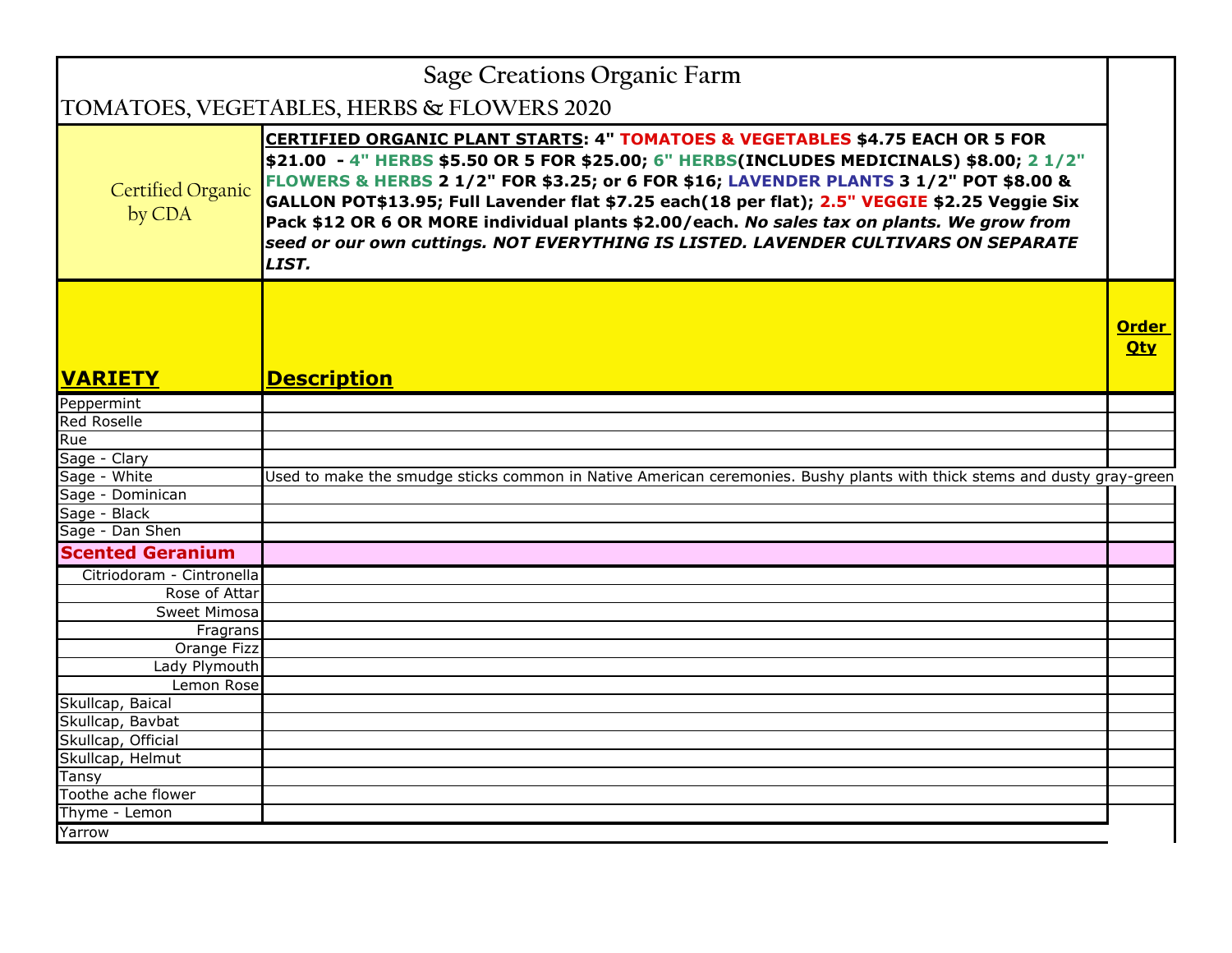| <b>Sage Creations Organic Farm</b>         |                                                                                                                                                                                                                                                                                                                                                                                                                                                                                                                                                                             |                            |
|--------------------------------------------|-----------------------------------------------------------------------------------------------------------------------------------------------------------------------------------------------------------------------------------------------------------------------------------------------------------------------------------------------------------------------------------------------------------------------------------------------------------------------------------------------------------------------------------------------------------------------------|----------------------------|
| TOMATOES, VEGETABLES, HERBS & FLOWERS 2020 |                                                                                                                                                                                                                                                                                                                                                                                                                                                                                                                                                                             |                            |
| <b>Certified Organic</b><br>by CDA         | <b>CERTIFIED ORGANIC PLANT STARTS: 4" TOMATOES &amp; VEGETABLES \$4.75 EACH OR 5 FOR</b><br>\$21.00 - 4" HERBS \$5.50 OR 5 FOR \$25.00; 6" HERBS(INCLUDES MEDICINALS) \$8.00; 2 1/2"<br>FLOWERS & HERBS 2 1/2" FOR \$3.25; or 6 FOR \$16; LAVENDER PLANTS 3 1/2" POT \$8.00 &<br>GALLON POT\$13.95; Full Lavender flat \$7.25 each(18 per flat); 2.5" VEGGIE \$2.25 Veggie Six<br>Pack \$12 OR 6 OR MORE individual plants \$2.00/each. No sales tax on plants. We grow from<br>seed or our own cuttings. NOT EVERYTHING IS LISTED. LAVENDER CULTIVARS ON SEPARATE<br>LIST. |                            |
| <b>IVARIETY</b>                            | <b>Description</b>                                                                                                                                                                                                                                                                                                                                                                                                                                                                                                                                                          | <b>Order</b><br><b>Qty</b> |
|                                            | <b>FLOWERS</b>                                                                                                                                                                                                                                                                                                                                                                                                                                                                                                                                                              |                            |
| Alcea Spring Celebrities -                 |                                                                                                                                                                                                                                                                                                                                                                                                                                                                                                                                                                             |                            |
| Mix                                        |                                                                                                                                                                                                                                                                                                                                                                                                                                                                                                                                                                             |                            |
| Alchillea Flowerburst Red                  |                                                                                                                                                                                                                                                                                                                                                                                                                                                                                                                                                                             |                            |
| <b>Shades</b>                              |                                                                                                                                                                                                                                                                                                                                                                                                                                                                                                                                                                             |                            |
| Artemisia Sweet Annie                      |                                                                                                                                                                                                                                                                                                                                                                                                                                                                                                                                                                             |                            |
| Anise Hyssop - Golden                      |                                                                                                                                                                                                                                                                                                                                                                                                                                                                                                                                                                             |                            |
| Alyssum Summer Romance                     |                                                                                                                                                                                                                                                                                                                                                                                                                                                                                                                                                                             |                            |
| Alyssum Honey Scented                      |                                                                                                                                                                                                                                                                                                                                                                                                                                                                                                                                                                             |                            |
| Alyssum - Blueberries and Cream            |                                                                                                                                                                                                                                                                                                                                                                                                                                                                                                                                                                             |                            |
| Agastache-HEATHER QUEEN                    |                                                                                                                                                                                                                                                                                                                                                                                                                                                                                                                                                                             |                            |
| Agastache-navajo sunset                    |                                                                                                                                                                                                                                                                                                                                                                                                                                                                                                                                                                             |                            |
| Ageratum-Cutting Timeless Rose             |                                                                                                                                                                                                                                                                                                                                                                                                                                                                                                                                                                             |                            |
| Amaranth                                   |                                                                                                                                                                                                                                                                                                                                                                                                                                                                                                                                                                             |                            |
| Aster China Serenade                       |                                                                                                                                                                                                                                                                                                                                                                                                                                                                                                                                                                             |                            |
| Aster Valyrie Mix                          |                                                                                                                                                                                                                                                                                                                                                                                                                                                                                                                                                                             |                            |
| Batchelor Buttons - Frosted Queen          |                                                                                                                                                                                                                                                                                                                                                                                                                                                                                                                                                                             |                            |
| <b>Bishops White Lace</b>                  |                                                                                                                                                                                                                                                                                                                                                                                                                                                                                                                                                                             |                            |
| <b>Cardinal Flower</b>                     | Bright scarlet flower attracts hummingbirds.                                                                                                                                                                                                                                                                                                                                                                                                                                                                                                                                |                            |
| Cascading Oregano                          |                                                                                                                                                                                                                                                                                                                                                                                                                                                                                                                                                                             |                            |
| Coleus - Mix                               |                                                                                                                                                                                                                                                                                                                                                                                                                                                                                                                                                                             |                            |
| Coneflower - Bravado Purple                |                                                                                                                                                                                                                                                                                                                                                                                                                                                                                                                                                                             |                            |
| Coneflower - Cheyenne Spirit               |                                                                                                                                                                                                                                                                                                                                                                                                                                                                                                                                                                             |                            |
| Calendula Triangle Flashback               |                                                                                                                                                                                                                                                                                                                                                                                                                                                                                                                                                                             |                            |
| Calendula - Alpha                          |                                                                                                                                                                                                                                                                                                                                                                                                                                                                                                                                                                             |                            |
| Celosia - Burgundy Supercrest              |                                                                                                                                                                                                                                                                                                                                                                                                                                                                                                                                                                             |                            |
| Celosia Cockscomb Chief Mix                |                                                                                                                                                                                                                                                                                                                                                                                                                                                                                                                                                                             |                            |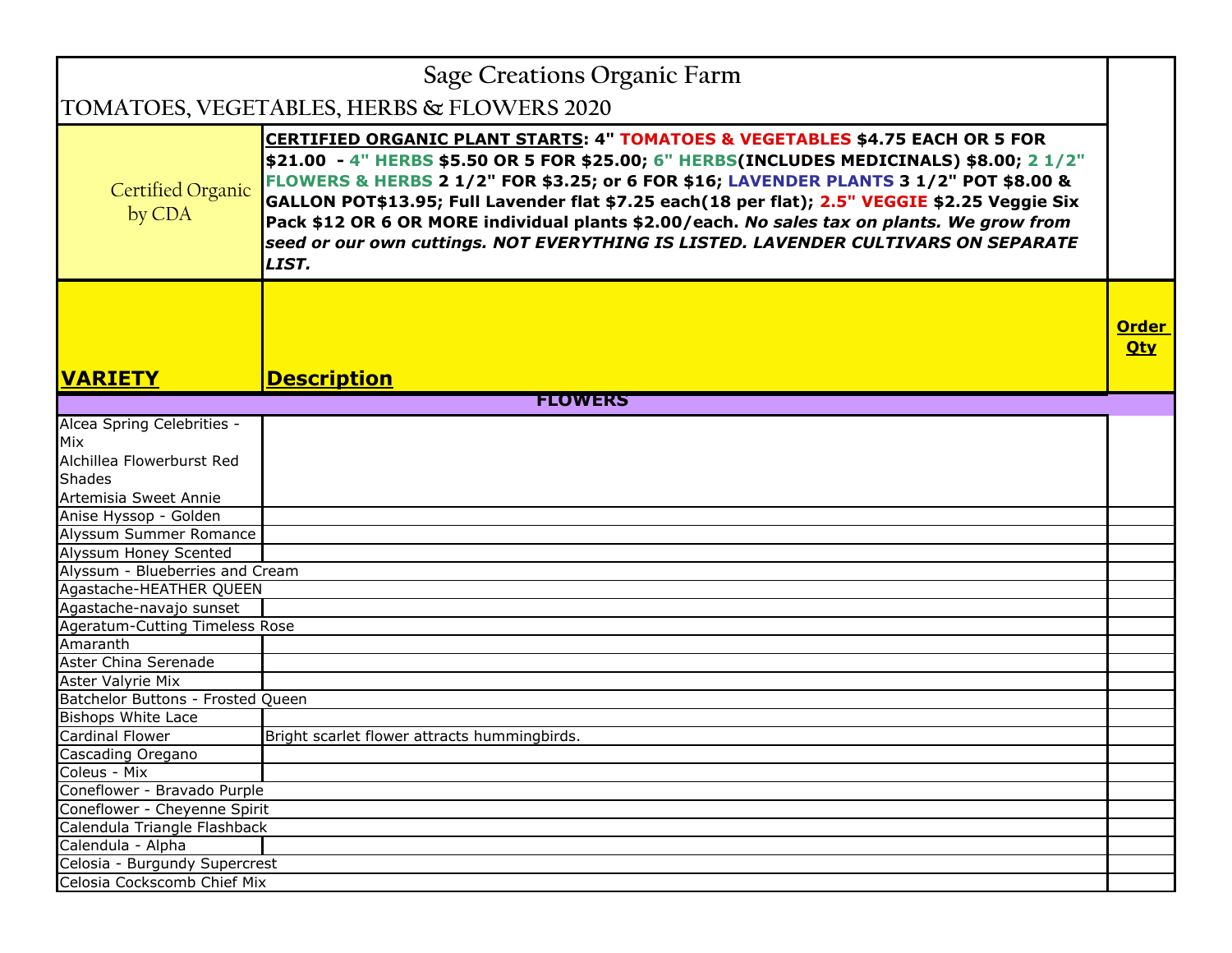| Sage Creations Organic Farm                    |                                                                                                                                                                                                                                                                                                                                                                                                                                                                                                                                                                             |                            |
|------------------------------------------------|-----------------------------------------------------------------------------------------------------------------------------------------------------------------------------------------------------------------------------------------------------------------------------------------------------------------------------------------------------------------------------------------------------------------------------------------------------------------------------------------------------------------------------------------------------------------------------|----------------------------|
| TOMATOES, VEGETABLES, HERBS & FLOWERS 2020     |                                                                                                                                                                                                                                                                                                                                                                                                                                                                                                                                                                             |                            |
| <b>Certified Organic</b><br>by CDA             | <b>CERTIFIED ORGANIC PLANT STARTS: 4" TOMATOES &amp; VEGETABLES \$4.75 EACH OR 5 FOR</b><br>\$21.00 - 4" HERBS \$5.50 OR 5 FOR \$25.00; 6" HERBS(INCLUDES MEDICINALS) \$8.00; 2 1/2"<br>FLOWERS & HERBS 2 1/2" FOR \$3.25; or 6 FOR \$16; LAVENDER PLANTS 3 1/2" POT \$8.00 &<br>GALLON POT\$13.95; Full Lavender flat \$7.25 each(18 per flat); 2.5" VEGGIE \$2.25 Veggie Six<br>Pack \$12 OR 6 OR MORE individual plants \$2.00/each. No sales tax on plants. We grow from<br>seed or our own cuttings. NOT EVERYTHING IS LISTED. LAVENDER CULTIVARS ON SEPARATE<br>LIST. |                            |
| <b>VARIETY</b>                                 | <b>Description</b>                                                                                                                                                                                                                                                                                                                                                                                                                                                                                                                                                          | <b>Order</b><br><b>Qty</b> |
| Celosia-Cockscomb - Bombay Salmon              |                                                                                                                                                                                                                                                                                                                                                                                                                                                                                                                                                                             |                            |
| Celosia - Bombay Pink                          |                                                                                                                                                                                                                                                                                                                                                                                                                                                                                                                                                                             |                            |
| Celosia - Bombay Purple                        |                                                                                                                                                                                                                                                                                                                                                                                                                                                                                                                                                                             |                            |
| Celosia-Cramers Amazon                         |                                                                                                                                                                                                                                                                                                                                                                                                                                                                                                                                                                             |                            |
| Celosia-Plumed Pampas Plume                    |                                                                                                                                                                                                                                                                                                                                                                                                                                                                                                                                                                             |                            |
| Celosia-Supercrest Blend                       |                                                                                                                                                                                                                                                                                                                                                                                                                                                                                                                                                                             |                            |
| Celosia - Red Flame                            |                                                                                                                                                                                                                                                                                                                                                                                                                                                                                                                                                                             |                            |
| Celosia - Ruby Parfait                         |                                                                                                                                                                                                                                                                                                                                                                                                                                                                                                                                                                             |                            |
| Celosia - Triangle Cockscomb                   |                                                                                                                                                                                                                                                                                                                                                                                                                                                                                                                                                                             |                            |
| Coreopsis - Early Sunrise                      |                                                                                                                                                                                                                                                                                                                                                                                                                                                                                                                                                                             |                            |
| Coreopsis - Rising Sun                         |                                                                                                                                                                                                                                                                                                                                                                                                                                                                                                                                                                             |                            |
| Cosmos                                         |                                                                                                                                                                                                                                                                                                                                                                                                                                                                                                                                                                             |                            |
| Craspedia - Sun Ball                           |                                                                                                                                                                                                                                                                                                                                                                                                                                                                                                                                                                             |                            |
| Delphinium                                     |                                                                                                                                                                                                                                                                                                                                                                                                                                                                                                                                                                             |                            |
| Dianthus - Chabaud Picotee Double Mix          |                                                                                                                                                                                                                                                                                                                                                                                                                                                                                                                                                                             |                            |
| Dahlia - Scarlet Giant                         |                                                                                                                                                                                                                                                                                                                                                                                                                                                                                                                                                                             |                            |
| Dahlia-Bishops Children                        |                                                                                                                                                                                                                                                                                                                                                                                                                                                                                                                                                                             |                            |
| Heliothrope-Marine                             |                                                                                                                                                                                                                                                                                                                                                                                                                                                                                                                                                                             |                            |
| EryngiumSea Holly - Blue Glitter/White Glitter |                                                                                                                                                                                                                                                                                                                                                                                                                                                                                                                                                                             |                            |
| <b>Black Tip Wheat</b>                         |                                                                                                                                                                                                                                                                                                                                                                                                                                                                                                                                                                             |                            |
| Gaillardia - Mixed                             |                                                                                                                                                                                                                                                                                                                                                                                                                                                                                                                                                                             |                            |
| <b>Gomphrena-Globe Amaranth</b>                |                                                                                                                                                                                                                                                                                                                                                                                                                                                                                                                                                                             |                            |
| Audray White<br>Audray Purple                  |                                                                                                                                                                                                                                                                                                                                                                                                                                                                                                                                                                             |                            |
| <b>Strawberry Fields</b>                       |                                                                                                                                                                                                                                                                                                                                                                                                                                                                                                                                                                             |                            |
| QIS Orange                                     |                                                                                                                                                                                                                                                                                                                                                                                                                                                                                                                                                                             |                            |
| QIS Carmine                                    |                                                                                                                                                                                                                                                                                                                                                                                                                                                                                                                                                                             |                            |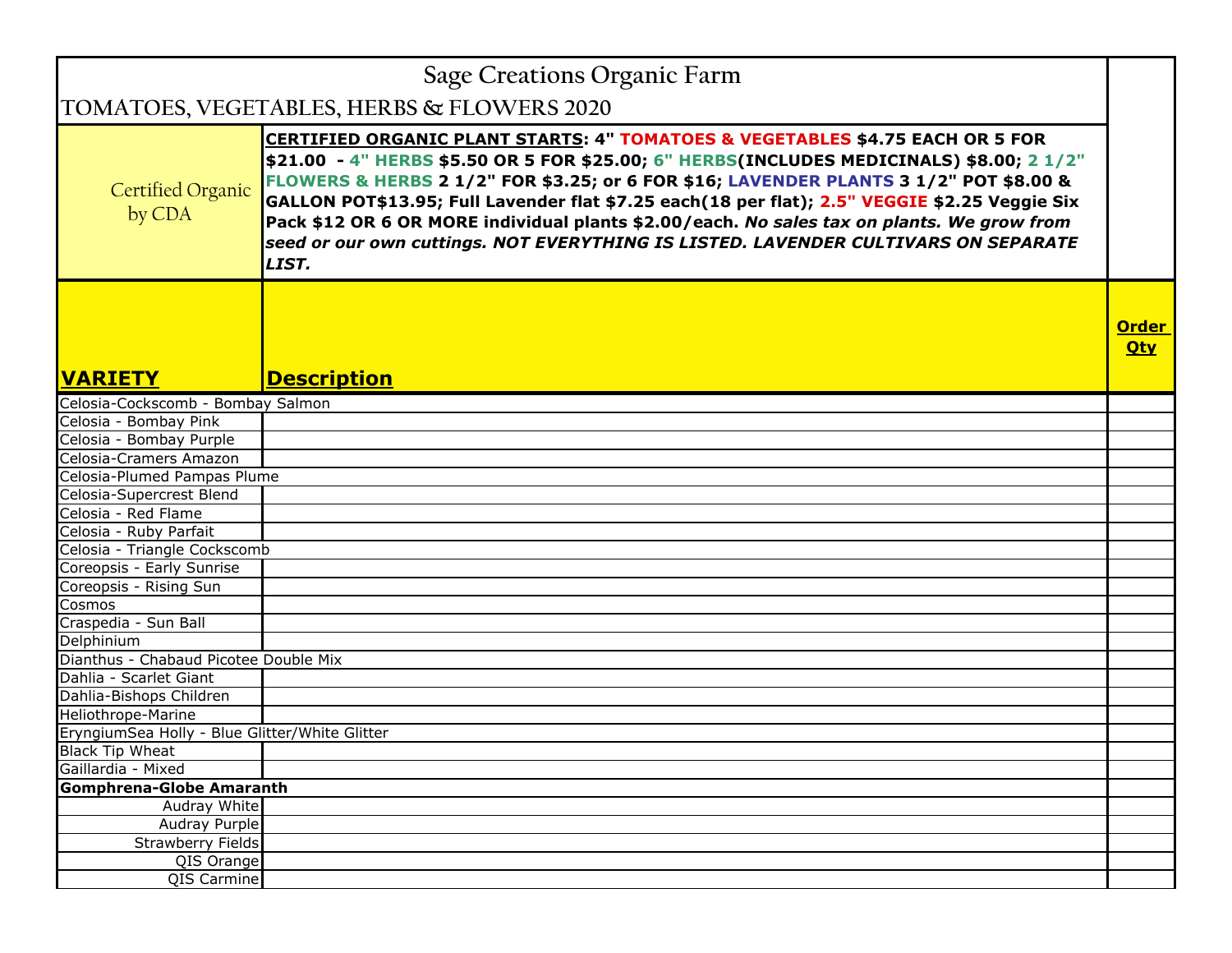| <b>Sage Creations Organic Farm</b>                    |                                                                                                                                                                                                                                                                                                                                                                                                                                                                                                                                                                             |                            |
|-------------------------------------------------------|-----------------------------------------------------------------------------------------------------------------------------------------------------------------------------------------------------------------------------------------------------------------------------------------------------------------------------------------------------------------------------------------------------------------------------------------------------------------------------------------------------------------------------------------------------------------------------|----------------------------|
| TOMATOES, VEGETABLES, HERBS & FLOWERS 2020            |                                                                                                                                                                                                                                                                                                                                                                                                                                                                                                                                                                             |                            |
| Certified Organic<br>by CDA                           | <b>CERTIFIED ORGANIC PLANT STARTS: 4" TOMATOES &amp; VEGETABLES \$4.75 EACH OR 5 FOR</b><br>\$21.00 - 4" HERBS \$5.50 OR 5 FOR \$25.00; 6" HERBS(INCLUDES MEDICINALS) \$8.00; 2 1/2"<br>FLOWERS & HERBS 2 1/2" FOR \$3.25; or 6 FOR \$16; LAVENDER PLANTS 3 1/2" POT \$8.00 &<br>GALLON POT\$13.95; Full Lavender flat \$7.25 each(18 per flat); 2.5" VEGGIE \$2.25 Veggie Six<br>Pack \$12 OR 6 OR MORE individual plants \$2.00/each. No sales tax on plants. We grow from<br>seed or our own cuttings. NOT EVERYTHING IS LISTED. LAVENDER CULTIVARS ON SEPARATE<br>LIST. |                            |
| <b>VARIETY</b>                                        | <b>Description</b>                                                                                                                                                                                                                                                                                                                                                                                                                                                                                                                                                          | <b>Order</b><br><b>Qty</b> |
| QIS Formula Mix                                       |                                                                                                                                                                                                                                                                                                                                                                                                                                                                                                                                                                             |                            |
| Gall                                                  |                                                                                                                                                                                                                                                                                                                                                                                                                                                                                                                                                                             |                            |
| Larkspur                                              |                                                                                                                                                                                                                                                                                                                                                                                                                                                                                                                                                                             |                            |
| Lobelia-Crystal Palace                                |                                                                                                                                                                                                                                                                                                                                                                                                                                                                                                                                                                             |                            |
| Maltese Cross(Lychinis Chalcedonica)                  |                                                                                                                                                                                                                                                                                                                                                                                                                                                                                                                                                                             |                            |
| Marigold-Yummy Mummy                                  |                                                                                                                                                                                                                                                                                                                                                                                                                                                                                                                                                                             |                            |
| Marigold - Moonstruck Oran 3" colossal blonde flowers |                                                                                                                                                                                                                                                                                                                                                                                                                                                                                                                                                                             |                            |
| Marigold - Bonanza Mix                                | Yellow, gold and bi color 2 inch flowers will bloom all summer long                                                                                                                                                                                                                                                                                                                                                                                                                                                                                                         |                            |
| Nasturtium - Alaska                                   |                                                                                                                                                                                                                                                                                                                                                                                                                                                                                                                                                                             |                            |
| Nasturtium - Empress of India                         |                                                                                                                                                                                                                                                                                                                                                                                                                                                                                                                                                                             |                            |
| Nasturtium - Night and Day                            |                                                                                                                                                                                                                                                                                                                                                                                                                                                                                                                                                                             |                            |
| Nasturtium Trailing Mix                               |                                                                                                                                                                                                                                                                                                                                                                                                                                                                                                                                                                             |                            |
| Natutium - Peach Melba                                |                                                                                                                                                                                                                                                                                                                                                                                                                                                                                                                                                                             |                            |
| Orlaya - White Finch                                  |                                                                                                                                                                                                                                                                                                                                                                                                                                                                                                                                                                             |                            |
| Pansies - Mix                                         |                                                                                                                                                                                                                                                                                                                                                                                                                                                                                                                                                                             |                            |
| Petunia - Mix                                         |                                                                                                                                                                                                                                                                                                                                                                                                                                                                                                                                                                             |                            |
| Poppy - Thai Silk                                     |                                                                                                                                                                                                                                                                                                                                                                                                                                                                                                                                                                             |                            |
| Poppy Rosa Romantica                                  |                                                                                                                                                                                                                                                                                                                                                                                                                                                                                                                                                                             |                            |
| Poppy-California Mission Bells                        |                                                                                                                                                                                                                                                                                                                                                                                                                                                                                                                                                                             |                            |
| Poppy-Shirley Double                                  |                                                                                                                                                                                                                                                                                                                                                                                                                                                                                                                                                                             |                            |
| Poppy-XL Jelly Beans                                  |                                                                                                                                                                                                                                                                                                                                                                                                                                                                                                                                                                             |                            |
| Poppy - Twister California Mixture                    |                                                                                                                                                                                                                                                                                                                                                                                                                                                                                                                                                                             |                            |
| Red Hot Poker(Torch Lilies)                           |                                                                                                                                                                                                                                                                                                                                                                                                                                                                                                                                                                             |                            |
| Rudbeckia-Solar Eclipse                               |                                                                                                                                                                                                                                                                                                                                                                                                                                                                                                                                                                             |                            |
| Rudbeckia-Praire Sun                                  |                                                                                                                                                                                                                                                                                                                                                                                                                                                                                                                                                                             |                            |
| Salvia Butterfly Marble Arch                          |                                                                                                                                                                                                                                                                                                                                                                                                                                                                                                                                                                             |                            |
| Snapdragon Rocket Mix                                 |                                                                                                                                                                                                                                                                                                                                                                                                                                                                                                                                                                             |                            |